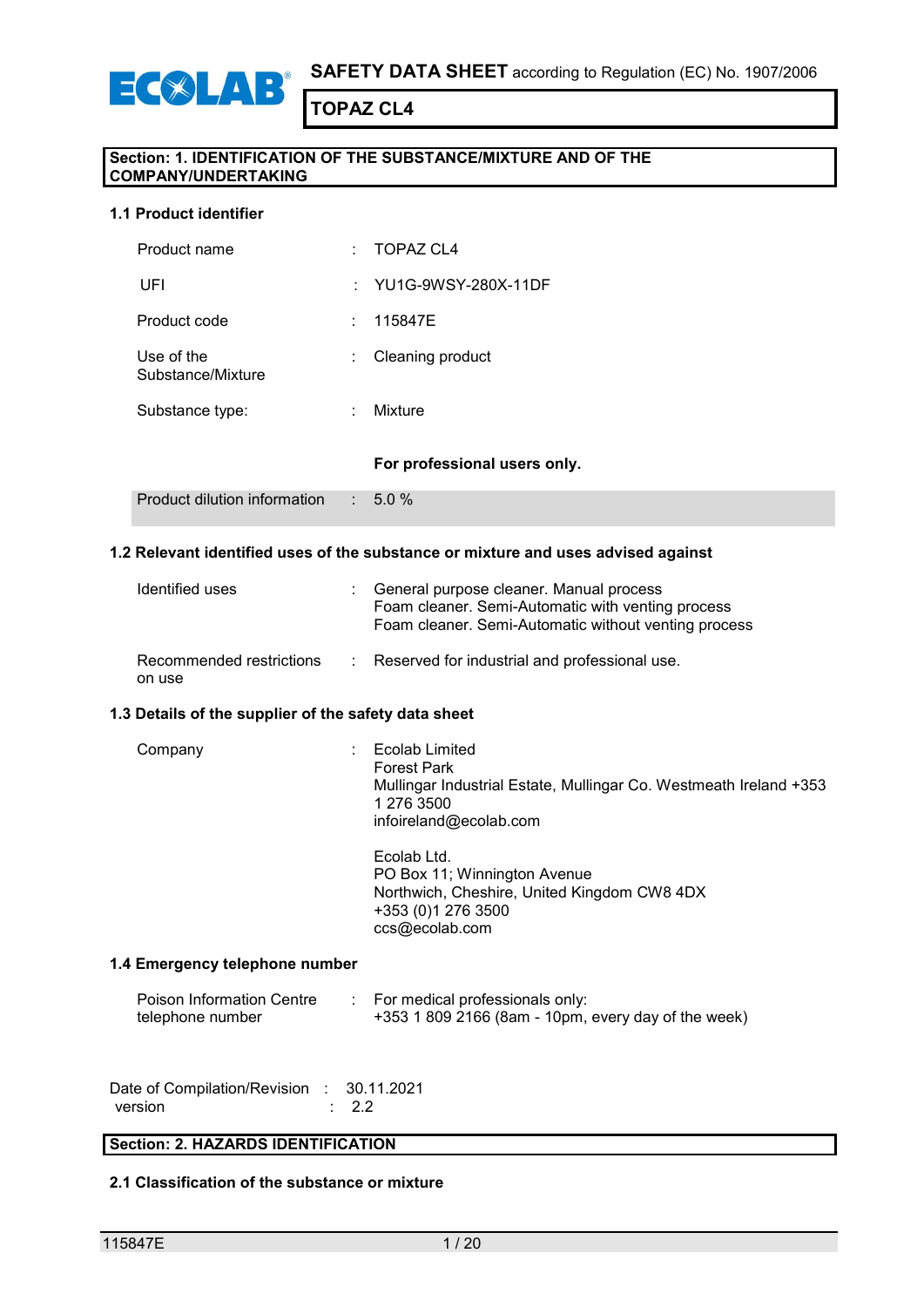#### **Classification (REGULATION (EC) No 1272/2008)**

| <b>Product AS SOLD</b>               |                   |
|--------------------------------------|-------------------|
| Corrosive to metals, Category 1      | H <sub>290</sub>  |
| Skin corrosion, Category 1           | H <sub>3</sub> 14 |
| Serious eye damage, Category 1       | H <sub>318</sub>  |
| Acute aquatic toxicity, Category 1   | H400              |
| Chronic aquatic toxicity, Category 2 | H411              |
| <b>Product AT USE DILUTION</b>       |                   |
| Skin corrosion, Category 1           | H <sub>3</sub> 14 |

## Serious eye damage, Category 1 H318 Chronic aquatic toxicity, Category 3 H412

#### **2.2 Label elements**

| Labelling (REGULATION (EC) No 1272/2008) |  |
|------------------------------------------|--|
| <b>Product AS SOLD</b>                   |  |
| Hazard pictograms                        |  |



| Signal Word                              | Danger                          |                                                                                                                                                            |
|------------------------------------------|---------------------------------|------------------------------------------------------------------------------------------------------------------------------------------------------------|
| <b>Hazard Statements</b>                 | : H290<br>H314<br>H400<br>H411  | May be corrosive to metals.<br>Causes severe skin burns and eye damage.<br>Very toxic to aquatic life.<br>Toxic to aquatic life with long lasting effects. |
| Supplemental Hazard<br><b>Statements</b> | : EUH031                        | Contact with acids liberates toxic gas.                                                                                                                    |
| <b>Precautionary Statements</b>          | $:$ Prevention:<br>P273<br>P280 | Avoid release to the environment.<br>Wear protective gloves/ eye protection/ face<br>protection.                                                           |
|                                          | <b>Response:</b>                |                                                                                                                                                            |
|                                          | P303 + P361 + P353              | IF ON SKIN (or hair): Take off immediately<br>all contaminated clothing. Rinse skin with water<br>or shower.                                               |
|                                          |                                 | P305 + P351 + P338 IF IN EYES: Rinse cautiously with water<br>for several minutes. Remove contact lenses, if<br>present and easy to do. Continue rinsing.  |
|                                          | P310                            | Immediately call a POISON CENTER/doctor.                                                                                                                   |

Hazardous components which must be listed on the label: sodium hypochlorite sodium hydroxide

| <b>Product AT USE DILUTION</b><br>Hazard pictograms | $\bullet$      |                   |                                          |
|-----------------------------------------------------|----------------|-------------------|------------------------------------------|
| Signal Word                                         | $\blacksquare$ | Danger            |                                          |
| <b>Hazard Statements</b>                            |                | $\therefore$ H314 | Causes severe skin burns and eye damage. |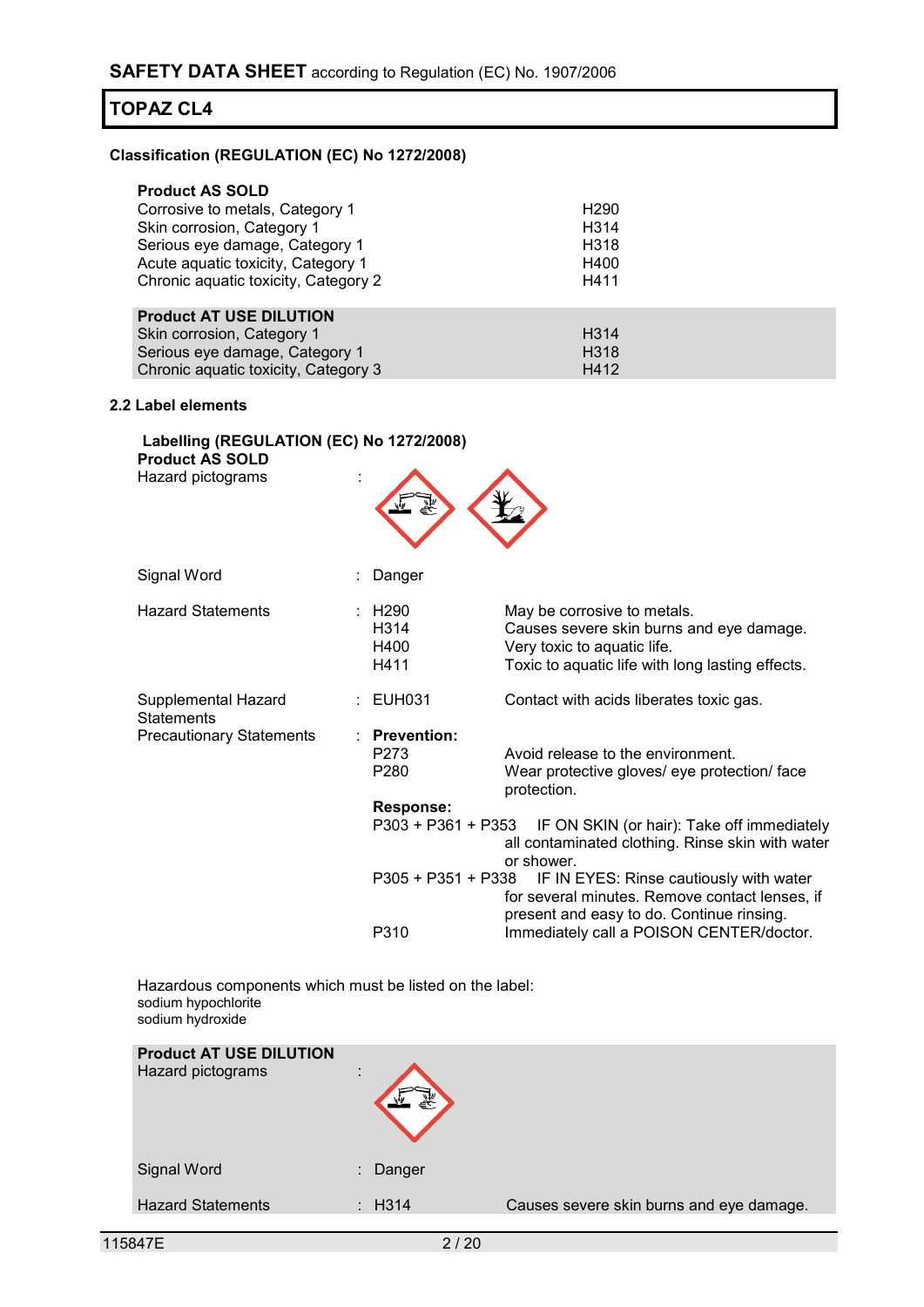|                                 | H412                     | Harmful to aquatic life with long lasting effects.                                                                                                        |
|---------------------------------|--------------------------|-----------------------------------------------------------------------------------------------------------------------------------------------------------|
| <b>Precautionary Statements</b> | $\therefore$ Prevention: |                                                                                                                                                           |
|                                 | P <sub>273</sub>         | Avoid release to the environment.                                                                                                                         |
|                                 | P <sub>280</sub>         | Wear protective gloves/ eye protection/ face<br>protection.                                                                                               |
|                                 | <b>Response:</b>         |                                                                                                                                                           |
|                                 |                          | P303 + P361 + P353 IF ON SKIN (or hair): Take off<br>immediately all contaminated clothing. Rinse<br>skin with water or shower.                           |
|                                 |                          | P305 + P351 + P338 IF IN EYES: Rinse cautiously with water<br>for several minutes. Remove contact lenses, if<br>present and easy to do. Continue rinsing. |
|                                 | P310                     | Immediately call a POISON CENTER/doctor.                                                                                                                  |

#### **2.3 Other hazards**

#### **Product AS SOLD**

Mixing this product with acid or ammonia releases chlorine gas.

#### **Section: 3. COMPOSITION/INFORMATION ON INGREDIENTS**

#### **3.2 Mixtures**

#### **Product AS SOLD Hazardous components**

| <b>Chemical Name</b>          | CAS-No.                | Classification                                                                    | Concentration             |
|-------------------------------|------------------------|-----------------------------------------------------------------------------------|---------------------------|
|                               | EC-No.                 | REGULATION (EC) No 1272/2008                                                      | $\lceil \% \rceil$        |
|                               | REACH No.              |                                                                                   |                           |
| sodium hypochlorite           | 7681-52-9              | Nota B Skin corrosion Sub-category 1B;                                            | $>= 5 - < 10$             |
|                               | 231-668-3              | H314                                                                              |                           |
|                               | 01-2119488154-34       | Serious eye damage Category 1; H318                                               |                           |
|                               |                        | Acute aquatic toxicity Category 1; H400                                           |                           |
|                               |                        | Chronic aquatic toxicity Category 1; H410<br>Corrosive to metals Category 1; H290 |                           |
|                               |                        |                                                                                   |                           |
|                               |                        |                                                                                   |                           |
|                               |                        | EUH031 >= $5%$                                                                    |                           |
|                               |                        | $M = 10$                                                                          |                           |
|                               |                        | $M(Chronic) = 1$                                                                  |                           |
| sodium hydroxide              | 1310-73-2              | Skin corrosion Category 1A; H314                                                  | $\overline{5}$ = 5 - < 10 |
|                               | 215-185-5              | Corrosive to metals Category 1; H290                                              |                           |
|                               | 01-2119457892-27       |                                                                                   |                           |
|                               |                        | Skin corrosion Category 1A                                                        |                           |
|                               |                        | $H314 = 5%$                                                                       |                           |
|                               |                        | Skin corrosion Category 1B<br>$H3142 - 5%$                                        |                           |
|                               |                        | Skin irritation Category 2                                                        |                           |
|                               |                        | $H3150.5 - 2%$                                                                    |                           |
|                               |                        | Eye irritation Category 2                                                         |                           |
|                               |                        | $H3190.5 - 2%$                                                                    |                           |
|                               |                        |                                                                                   | $\overline{>}$ = 3 - < 5  |
| Dodecyldimethylamine<br>oxide | 1643-20-5<br>216-700-6 | Acute toxicity Category 4; H302<br>Skin irritation Category 2; H315               |                           |
|                               | 01-2120068065-58       | Serious eye damage Category 1; H318                                               |                           |
|                               |                        | Acute aguatic toxicity Category 1; H400                                           |                           |
|                               |                        | Chronic aguatic toxicity Category 2; H411                                         |                           |
|                               |                        |                                                                                   |                           |
|                               |                        |                                                                                   |                           |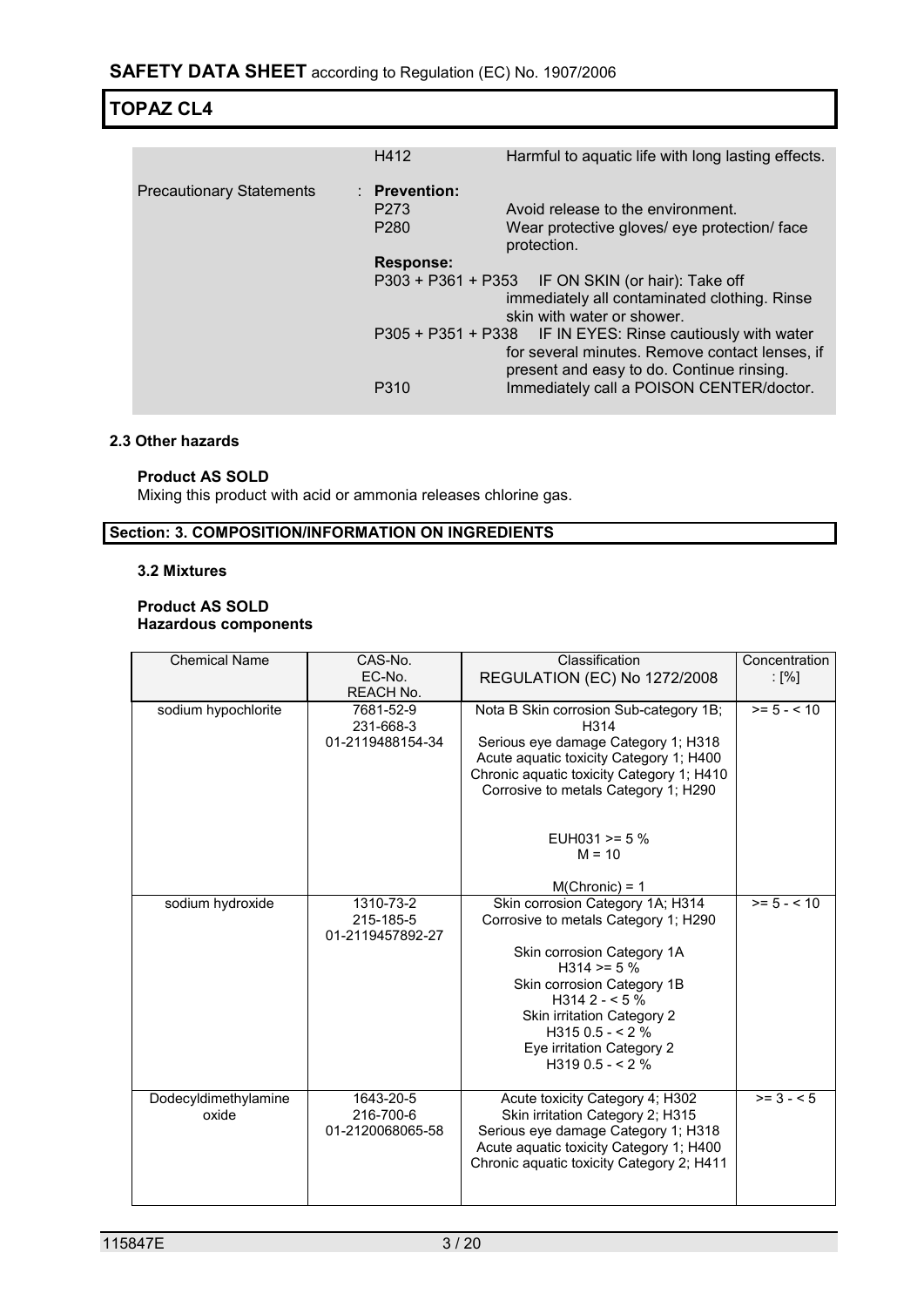#### **Product AT USE DILUTION Hazardous components**

| <b>Chemical Name</b>                         | CAS-No.          | Classification                                                                   | Concentration |
|----------------------------------------------|------------------|----------------------------------------------------------------------------------|---------------|
|                                              | EC-No.           | <b>REGULATION (EC) No 1272/2008</b>                                              | : $[%]$       |
|                                              | REACH No.        |                                                                                  |               |
| sodium hypochlorite                          | 7681-52-9        | Skin corrosionSub-category 1B; H314                                              | $>= 0.25 - 5$ |
|                                              | 231-668-3        | Serious eye damageCategory 1; H318                                               | 0.5           |
|                                              | 01-2119488154-34 | Acute aquatic toxicityCategory 1; H400                                           |               |
|                                              |                  | Chronic aquatic toxicity Category 1; H410                                        |               |
|                                              |                  | Corrosive to metalsCategory 1; H290                                              |               |
|                                              |                  |                                                                                  |               |
|                                              |                  |                                                                                  |               |
|                                              |                  | EUH031 >= $5%$                                                                   |               |
|                                              |                  | $M = 10$                                                                         |               |
|                                              |                  |                                                                                  |               |
|                                              |                  | $M(Chronic) = 1$                                                                 |               |
| Dodecyldimethylamine                         | 1643-20-5        | Acute toxicityCategory 4; H302                                                   | $>= 0.1 - 5$  |
| oxide                                        | 216-700-6        | Skin irritationCategory 2; H315                                                  | 0.25          |
|                                              | 01-2120068065-58 | Serious eye damageCategory 1; H318                                               |               |
|                                              |                  | Acute aquatic toxicityCategory 1; H400                                           |               |
|                                              |                  | Chronic aquatic toxicityCategory 2; H411                                         |               |
|                                              |                  |                                                                                  |               |
|                                              |                  |                                                                                  |               |
| Substances with a workplace exposure limit : |                  |                                                                                  |               |
| sodium hydroxide                             | 1310-73-2        | Skin corrosionCategory 1A; H314                                                  | $>= 0.25 - 5$ |
|                                              | 215-185-5        | Corrosive to metalsCategory 1; H290                                              | 0.5           |
|                                              | 01-2119457892-27 |                                                                                  |               |
|                                              |                  | Skin corrosion Category 1A                                                       |               |
|                                              |                  | H314 > 5%                                                                        |               |
|                                              |                  | Skin corrosion Category 1B                                                       |               |
|                                              |                  | H314 2 - < 5 $\%$                                                                |               |
|                                              |                  | Skin irritation Category 2                                                       |               |
|                                              |                  | $H3150.5 - 2%$                                                                   |               |
|                                              |                  | Eye irritation Category 2                                                        |               |
|                                              |                  | $H3190.5 - 2%$                                                                   |               |
|                                              |                  |                                                                                  |               |
|                                              |                  | For the full text of the H-Statements mentioned in this Section, see Section 16. |               |

**Section: 4. FIRST AID MEASURES**

#### **4.1 Description of first aid measures**

| <b>Product AS SOLD</b><br>In case of eye contact | : Rinse immediately with plenty of water, also under the eyelids, for<br>at least 15 minutes. Remove contact lenses, if present and easy<br>to do. Continue rinsing. Get medical attention immediately. |
|--------------------------------------------------|---------------------------------------------------------------------------------------------------------------------------------------------------------------------------------------------------------|
| In case of skin contact                          | : Wash off immediately with plenty of water for at least 15 minutes.<br>Wash clothing before reuse. Thoroughly clean shoes before<br>reuse. Get medical attention immediately.                          |
| If swallowed                                     | : Rinse mouth with water. Do NOT induce vomiting. Never give<br>anything by mouth to an unconscious person. If conscious, give 2<br>glasses of water. Get medical attention immediately.                |
| If inhaled                                       | : Remove to fresh air. Treat symptomatically. Get medical attention<br>if symptoms occur.                                                                                                               |
| <b>Product AT USE DILUTION</b>                   |                                                                                                                                                                                                         |

| In case of eye contact |  | Rinse immediately with plenty of water, also under the eyelids, for |  |  |  |
|------------------------|--|---------------------------------------------------------------------|--|--|--|
|------------------------|--|---------------------------------------------------------------------|--|--|--|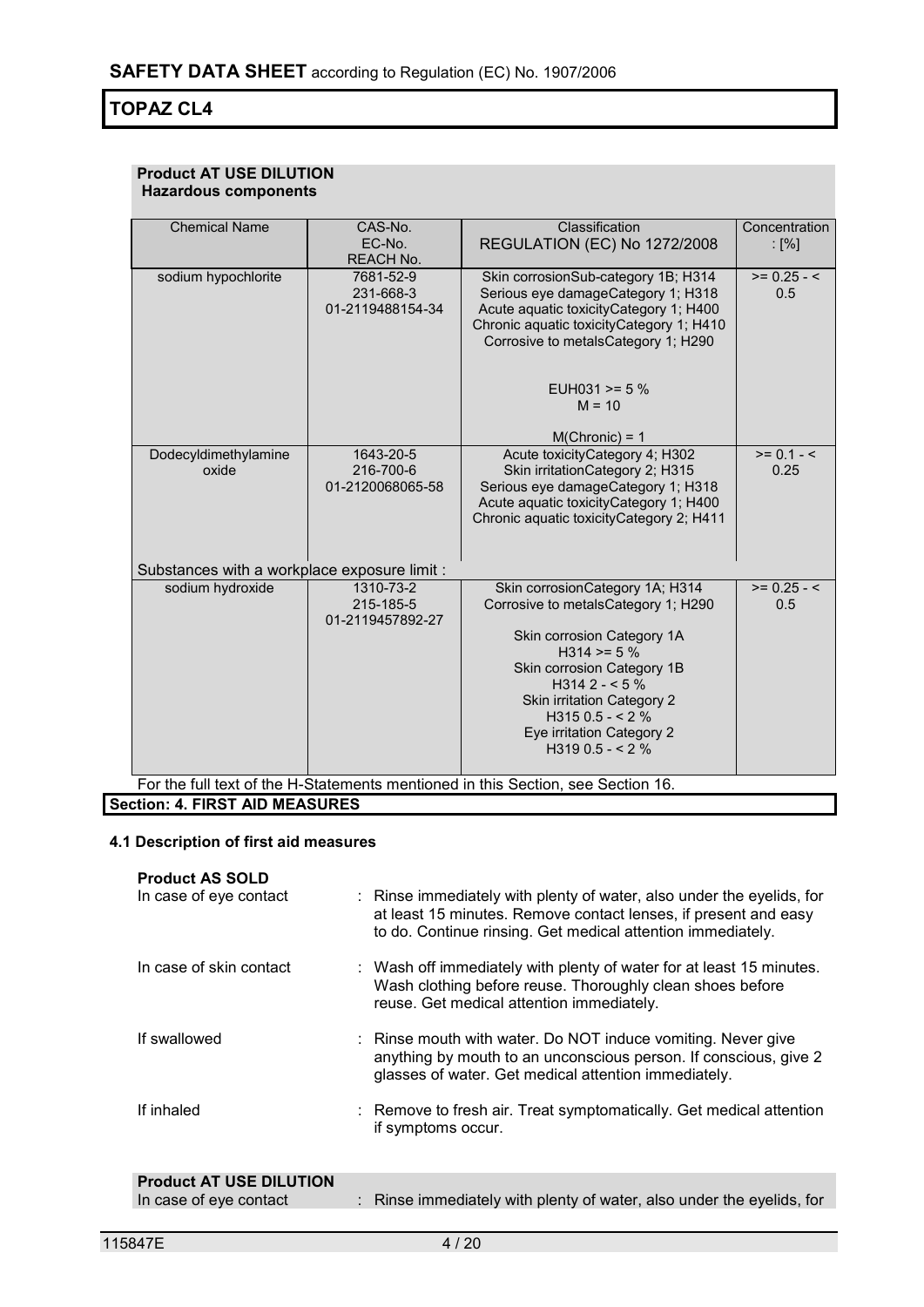|                         | at least 15 minutes. Remove contact lenses, if present and easy<br>to do. Continue rinsing. Get medical attention immediately.                                                           |
|-------------------------|------------------------------------------------------------------------------------------------------------------------------------------------------------------------------------------|
| In case of skin contact | : Wash off immediately with plenty of water for at least 15 minutes.<br>Wash clothing before reuse. Thoroughly clean shoes before<br>reuse. Get medical attention immediately.           |
| If swallowed            | : Rinse mouth with water. Do NOT induce vomiting. Never give<br>anything by mouth to an unconscious person. If conscious, give 2<br>glasses of water. Get medical attention immediately. |
| If inhaled              | : Remove to fresh air. Treat symptomatically. Get medical attention<br>if symptoms occur.                                                                                                |

#### **4.2 Most important symptoms and effects, both acute and delayed**

See Section 11 for more detailed information on health effects and symptoms.

#### **4.3 Indication of immediate medical attention and special treatment needed**

Treatment : Treat symptomatically.

#### **Section: 5. FIREFIGHTING MEASURES**

#### **Product AS SOLD**

#### **5.1 Extinguishing media**

| Suitable extinguishing media                              | : Use extinguishing measures that are appropriate to local<br>circumstances and the surrounding environment. |
|-----------------------------------------------------------|--------------------------------------------------------------------------------------------------------------|
| Unsuitable extinguishing<br>media                         | : None known.                                                                                                |
| 5.2 Special hazards arising from the substance or mixture |                                                                                                              |
| Specific hazards during<br>firefighting                   | : Exposure to decomposition products may be a hazard to health.                                              |

| Hazardous combustion<br>products | : Depending on combustion properties, decomposition products<br>may include following materials:<br>Carbon oxides<br>nitrogen oxides (NOx) |
|----------------------------------|--------------------------------------------------------------------------------------------------------------------------------------------|
|                                  | metal oxides                                                                                                                               |

#### **5.3 Advice for firefighters**

| Special protective equipment<br>for firefighters | : Use personal protective equipment.                                                                                                                                                                                                                                                           |
|--------------------------------------------------|------------------------------------------------------------------------------------------------------------------------------------------------------------------------------------------------------------------------------------------------------------------------------------------------|
| Further information                              | : Collect contaminated fire extinguishing water separately. This<br>must not be discharged into drains. Fire residues and<br>contaminated fire extinguishing water must be disposed of in<br>accordance with local regulations. In the event of fire and/or<br>explosion do not breathe fumes. |

#### **Section: 6. ACCIDENTAL RELEASE MEASURES**

#### **6.1 Personal precautions, protective equipment and emergency procedures**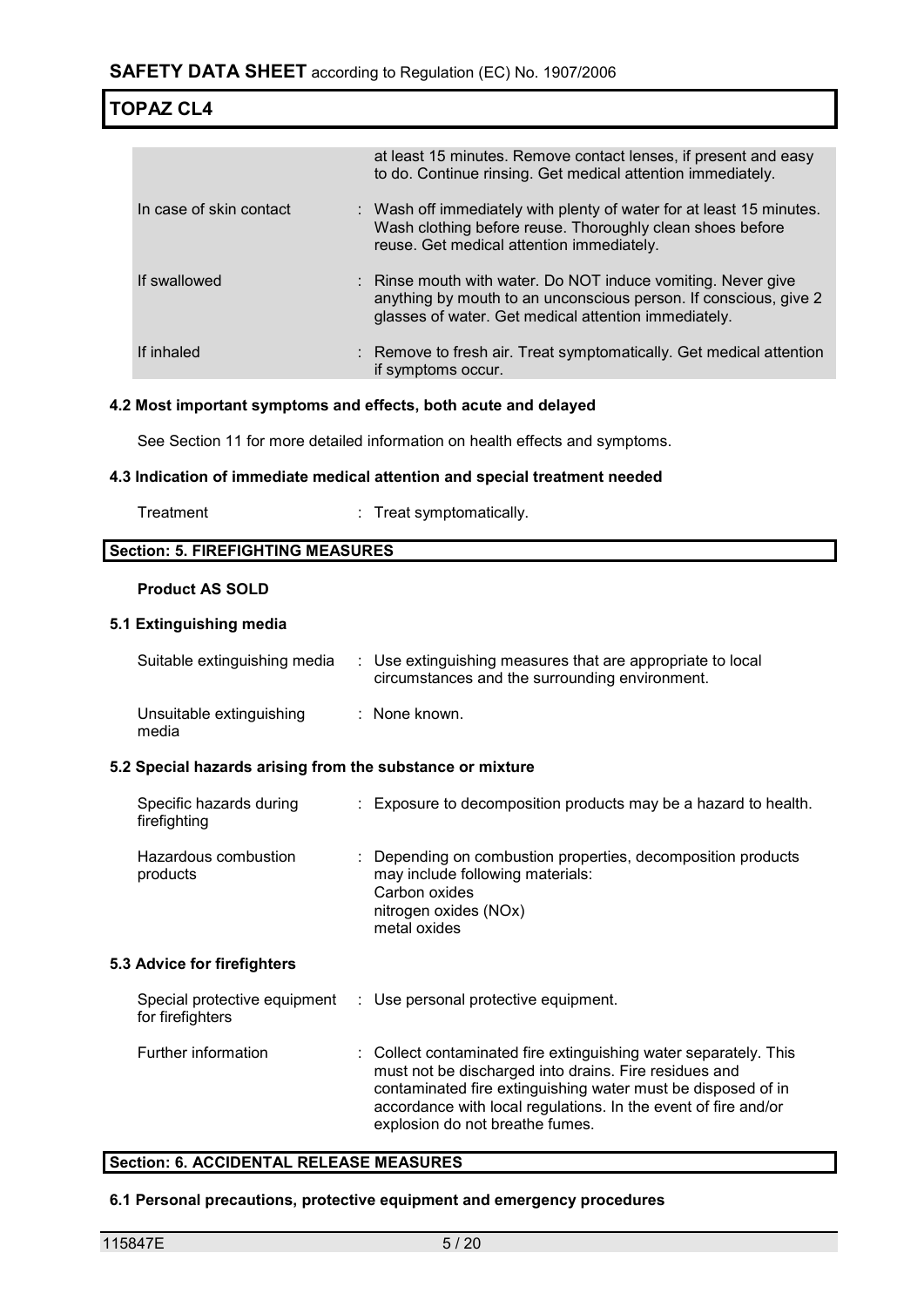| <b>Product AS SOLD</b><br>Advice for non-emergency<br>personnel         | Ensure adequate ventilation. Keep people away from and upwind<br>of spill/leak. Avoid inhalation, ingestion and contact with skin and<br>eyes. When workers are facing concentrations above the<br>exposure limit they must use appropriate certified respirators.<br>Ensure clean-up is conducted by trained personnel only. Refer to<br>protective measures listed in sections 7 and 8. |
|-------------------------------------------------------------------------|-------------------------------------------------------------------------------------------------------------------------------------------------------------------------------------------------------------------------------------------------------------------------------------------------------------------------------------------------------------------------------------------|
| Advice for emergency<br>responders                                      | If specialised clothing is required to deal with the spillage, take<br>note of any information in Section 8 on suitable and unsuitable<br>materials.                                                                                                                                                                                                                                      |
| <b>Product AT USE DILUTION</b><br>Advice for non-emergency<br>personnel | Ensure adequate ventilation. Keep people away from and upwind<br>of spill/leak. Avoid inhalation, ingestion and contact with skin and<br>eyes. When workers are facing concentrations above the<br>exposure limit they must use appropriate certified respirators.<br>Ensure clean-up is conducted by trained personnel only. Refer to<br>protective measures listed in sections 7 and 8. |
| Advice for emergency<br>responders                                      | If specialised clothing is required to deal with the spillage, take<br>note of any information in Section 8 on suitable and unsuitable<br>materials.                                                                                                                                                                                                                                      |
| <b>6.2 Environmental precautions</b>                                    |                                                                                                                                                                                                                                                                                                                                                                                           |
| <b>Product AS SOLD</b><br>Environmental precautions                     | : Do not allow contact with soil, surface or ground water.                                                                                                                                                                                                                                                                                                                                |
| <b>Product AT USE DILUTION</b><br><b>Environmental precautions</b>      | : Do not allow contact with soil, surface or ground water.                                                                                                                                                                                                                                                                                                                                |
|                                                                         |                                                                                                                                                                                                                                                                                                                                                                                           |

#### **6.3 Methods and materials for containment and cleaning up**

| <b>Product AS SOLD</b><br>Methods for cleaning up         | Stop leak if safe to do so. Contain spillage, and then collect with<br>non-combustible absorbent material, (e.g. sand, earth,<br>diatomaceous earth, vermiculite) and place in container for<br>disposal according to local / national regulations (see section 13).<br>Flush away traces with water. For large spills, dike spilled material<br>or otherwise contain material to ensure runoff does not reach a<br>waterway.   |
|-----------------------------------------------------------|---------------------------------------------------------------------------------------------------------------------------------------------------------------------------------------------------------------------------------------------------------------------------------------------------------------------------------------------------------------------------------------------------------------------------------|
| <b>Product AT USE DILUTION</b><br>Methods for cleaning up | : Stop leak if safe to do so. Contain spillage, and then collect with<br>non-combustible absorbent material, (e.g. sand, earth,<br>diatomaceous earth, vermiculite) and place in container for<br>disposal according to local / national regulations (see section 13).<br>Flush away traces with water. For large spills, dike spilled material<br>or otherwise contain material to ensure runoff does not reach a<br>waterway. |

#### **6.4 Reference to other sections**

See Section 1 for emergency contact information. For personal protection see section 8. See Section 13 for additional waste treatment information.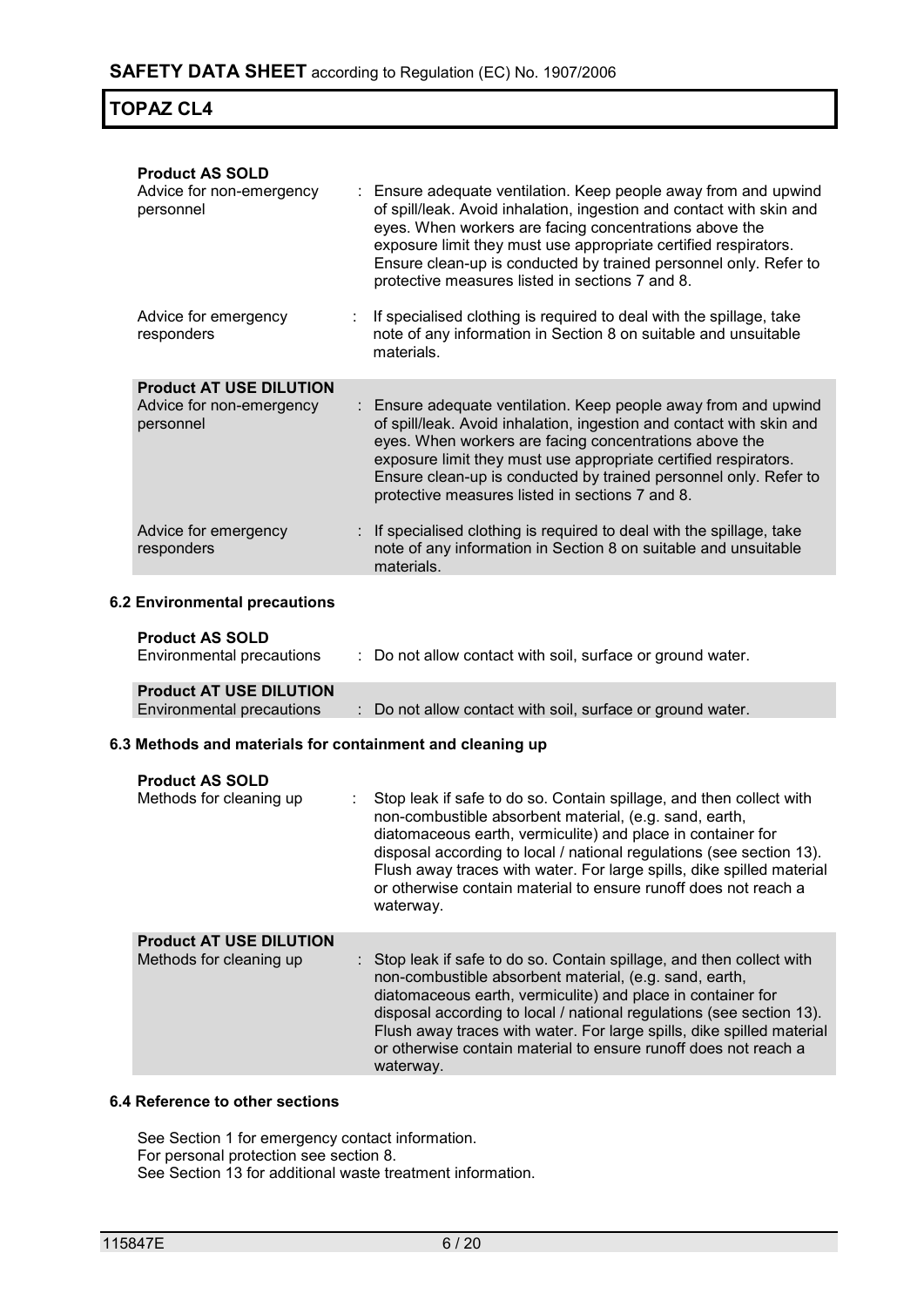#### **Section: 7. HANDLING AND STORAGE**

#### **7.1 Precautions for safe handling**

| <b>Product AS SOLD</b><br>Advice on safe handling         | : Do not ingest. Do not get in eyes, on skin, or on clothing. Use only<br>with adequate ventilation. Wash hands thoroughly after handling.<br>Do not breathe spray, vapour. Mixing this product with acid or<br>ammonia releases chlorine gas. In case of mechanical<br>malfunction, or if in contact with unknown dilution of product, wear<br>full Personal Protective Equipment (PPE). |
|-----------------------------------------------------------|-------------------------------------------------------------------------------------------------------------------------------------------------------------------------------------------------------------------------------------------------------------------------------------------------------------------------------------------------------------------------------------------|
| Hygiene measures                                          | Handle in accordance with good industrial hygiene and safety<br>practice. Remove and wash contaminated clothing before re-use.<br>Wash face, hands and any exposed skin thoroughly after<br>handling. Provide suitable facilities for quick drenching or flushing<br>of the eyes and body in case of contact or splash hazard.                                                            |
| <b>Product AT USE DILUTION</b><br>Advice on safe handling | Do not ingest. Do not get in eyes, on skin, or on clothing. Use only<br>with adequate ventilation. Wash hands thoroughly after handling.<br>Do not breathe spray, vapour. In case of mechanical malfunction,<br>or if in contact with unknown dilution of product, wear full Personal<br>Protective Equipment (PPE).                                                                      |
| Hygiene measures                                          | : Handle in accordance with good industrial hygiene and safety<br>practice. Remove and wash contaminated clothing before re-use.<br>Wash face, hands and any exposed skin thoroughly after<br>handling. Provide suitable facilities for quick drenching or flushing<br>of the eyes and body in case of contact or splash hazard.                                                          |

#### **7.2 Conditions for safe storage, including any incompatibilities**

| <b>Product AS SOLD</b><br>Requirements for storage<br>areas and containers         | : Do not store near acids. Absorb spillage to prevent material<br>damage. Keep out of reach of children. Keep container tightly<br>closed. Keep only in original packaging. Store in suitable labeled<br>containers. |
|------------------------------------------------------------------------------------|----------------------------------------------------------------------------------------------------------------------------------------------------------------------------------------------------------------------|
| Storage temperature                                                                | : $-15\degree$ C to 30 $\degree$ C                                                                                                                                                                                   |
| Packaging material                                                                 | : Suitable material: Plastic material                                                                                                                                                                                |
|                                                                                    | Unsuitable material: Mild steel, Aluminium                                                                                                                                                                           |
| <b>Product AT USE DILUTION</b><br>Requirements for storage<br>areas and containers | : Do not store near acids. Keep out of reach of children. Keep<br>container tightly closed. Store in suitable labeled containers.                                                                                    |
| <b>7.3 Specific end uses</b>                                                       |                                                                                                                                                                                                                      |
| <b>Product AS SOLD</b>                                                             |                                                                                                                                                                                                                      |
| Specific use(s)                                                                    | : General purpose cleaner. Manual process<br>Foam cleaner. Semi-Automatic with venting process<br>Foam cleaner. Semi-Automatic without venting process                                                               |

#### **Section: 8. EXPOSURE CONTROLS/PERSONAL PROTECTION**

#### **8.1 Control parameters**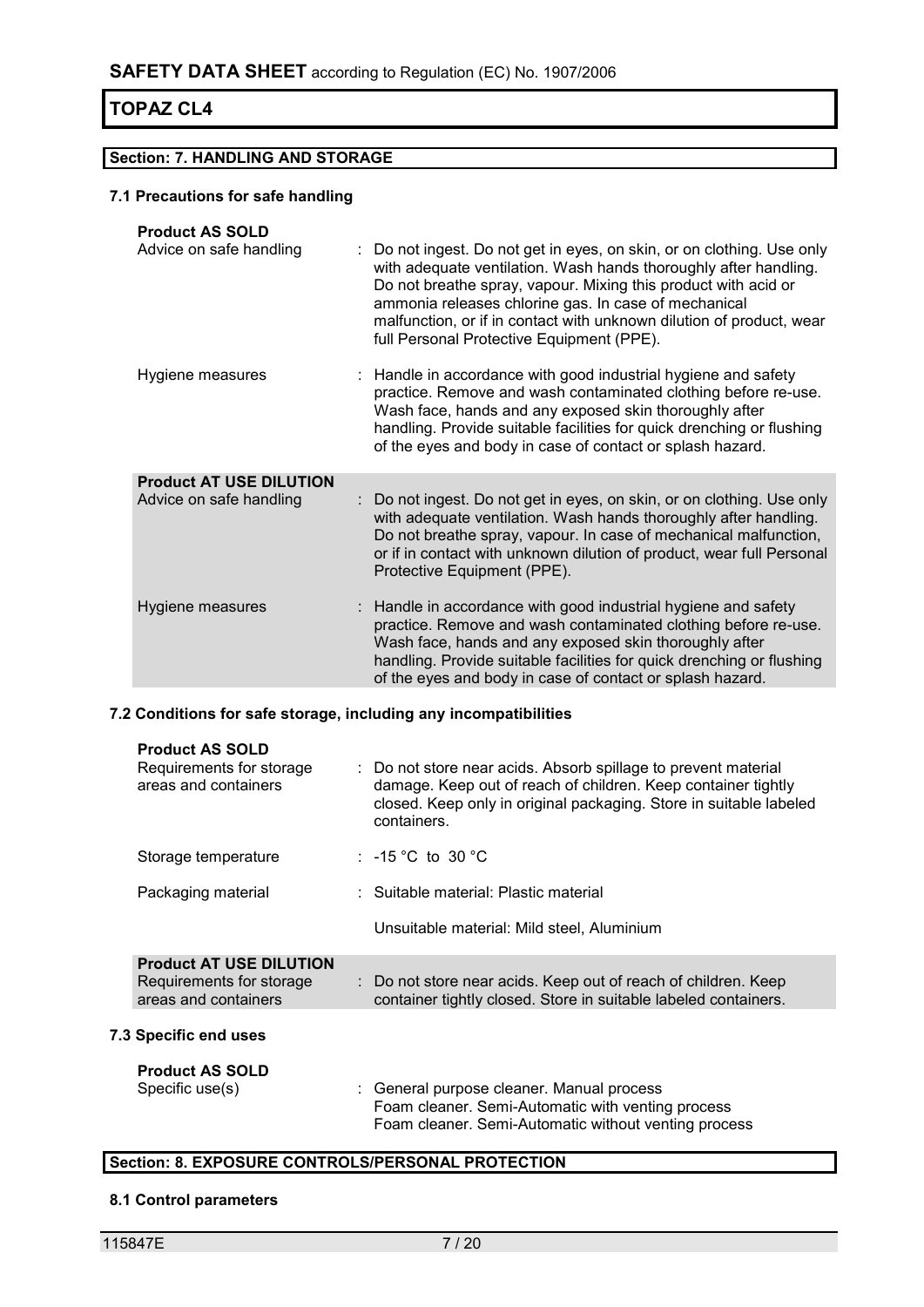### **Product AS SOLD**

#### **Occupational Exposure Limits**

| Components       | CAS-No.   | Value type (Form<br>of exposure) | Control parameters                | <b>Basis</b> |
|------------------|-----------|----------------------------------|-----------------------------------|--------------|
| sodium hydroxide | 1310-73-2 | OELV - 15 min<br>(STEL)          | $2 \text{ mg/m}$                  | IR OEL       |
| chlorine         | 7782-50-5 | OELV - 15 min<br>(STEL)          | $0.5$ ppm<br>$1.5 \text{ ma/m}$ 3 | IR OEL       |

#### DNEL

| ----             |                                                                                                                          |
|------------------|--------------------------------------------------------------------------------------------------------------------------|
| sodium hydroxide | End Use: Workers<br>Exposure routes: Inhalation<br>Potential health effects: Long-term local effects<br>Value: 1 mg/m3   |
|                  | End Use: Consumers<br>Exposure routes: Inhalation<br>Potential health effects: Long-term local effects<br>Value: 1 mg/m3 |

#### **8.2 Exposure controls**

#### **Product AS SOLD Appropriate engineering controls**

| <b>Engineering measures</b>               | : Effective exhaust ventilation system. Maintain air concentrations<br>below occupational exposure standards.                                                                                                                                                                                                                                                                                         |
|-------------------------------------------|-------------------------------------------------------------------------------------------------------------------------------------------------------------------------------------------------------------------------------------------------------------------------------------------------------------------------------------------------------------------------------------------------------|
| Individual protection measures            |                                                                                                                                                                                                                                                                                                                                                                                                       |
| Hygiene measures                          | : Handle in accordance with good industrial hygiene and safety<br>practice. Remove and wash contaminated clothing before re-use.<br>Wash face, hands and any exposed skin thoroughly after<br>handling. Provide suitable facilities for quick drenching or flushing<br>of the eyes and body in case of contact or splash hazard.                                                                      |
| Eye/face protection (EN 166)              | : Safety goggles<br>Face-shield                                                                                                                                                                                                                                                                                                                                                                       |
| Hand protection (EN 374)                  | Recommended preventive skin protection<br>Gloves<br>Nitrile rubber<br>butyl-rubber<br>Breakthrough time: $1 - 4$ hours<br>Minimum thickness for butyl-rubber 0.7 mm for nitrile rubber 0.4<br>mm or equivalent (please refer to the gloves<br>manufacturer/distributor for advise).<br>Gloves should be discarded and replaced if there is any indication<br>of degradation or chemical breakthrough. |
| Skin and body protection<br>(EN 14605)    | Personal protective equipment comprising: suitable protective<br>gloves, safety goggles and protective clothing including<br>appropriate safety shoes                                                                                                                                                                                                                                                 |
| Respiratory protection (EN<br>143, 14387) | None required if airborne concentrations are maintained below the<br>exposure limit listed in Exposure Limit Information. Use certified                                                                                                                                                                                                                                                               |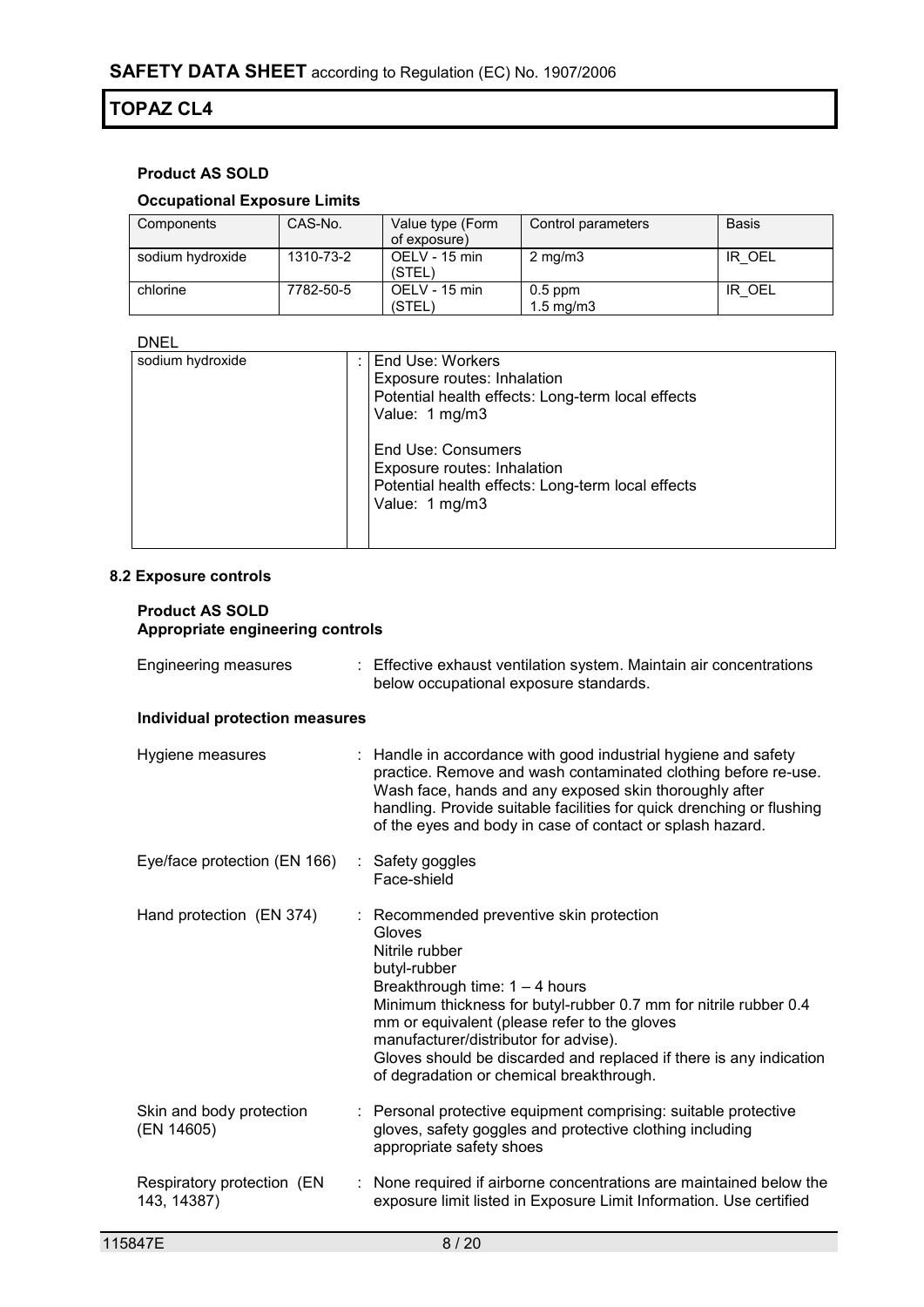respiratory protection equipment meeting EU requirements(89/656/EEC, (EU) 2016/425), or equivalent, when respiratory risks cannot be avoided or sufficiently limited by technical means of collective protection or by measures, methods or procedures of work organization.

| <b>Product AT USE DILUTION</b><br>Appropriate engineering controls |                                                                                                                                                                                                                                                                                                                                                                                                                                     |  |  |
|--------------------------------------------------------------------|-------------------------------------------------------------------------------------------------------------------------------------------------------------------------------------------------------------------------------------------------------------------------------------------------------------------------------------------------------------------------------------------------------------------------------------|--|--|
| <b>Engineering measures</b>                                        | : Effective exhaust ventilation system. Maintain air concentrations<br>below occupational exposure standards.                                                                                                                                                                                                                                                                                                                       |  |  |
| <b>Individual protection measures</b>                              |                                                                                                                                                                                                                                                                                                                                                                                                                                     |  |  |
| Hygiene measures                                                   | : Handle in accordance with good industrial hygiene and safety<br>practice. Remove and wash contaminated clothing before re-use.<br>Wash face, hands and any exposed skin thoroughly after<br>handling. Provide suitable facilities for quick drenching or flushing<br>of the eyes and body in case of contact or splash hazard.                                                                                                    |  |  |
| Eye/face protection (EN<br>166)                                    | : Safety goggles<br>Face-shield                                                                                                                                                                                                                                                                                                                                                                                                     |  |  |
| Hand protection (EN 374)                                           | Recommended preventive skin protection<br>Gloves<br>Nitrile rubber<br>butyl-rubber<br>Breakthrough time: $1 - 4$ hours<br>Minimum thickness for butyl-rubber 0.7 mm for nitrile rubber 0.4<br>mm or equivalent (please refer to the gloves<br>manufacturer/distributor for advise).<br>Gloves should be discarded and replaced if there is any indication<br>of degradation or chemical breakthrough.                               |  |  |
| Skin and body protection<br>(EN 14605)                             | Personal protective equipment comprising: suitable protective<br>gloves, safety goggles and protective clothing including<br>appropriate safety shoes                                                                                                                                                                                                                                                                               |  |  |
| Respiratory protection (EN<br>143, 14387)                          | None required if airborne concentrations are maintained below the<br>exposure limit listed in Exposure Limit Information. Use certified<br>respiratory protection equipment meeting EU<br>requirements(89/656/EEC, (EU) 2016/425), or equivalent, when<br>respiratory risks cannot be avoided or sufficiently limited by<br>technical means of collective protection or by measures, methods<br>or procedures of work organization. |  |  |

#### **Environmental exposure controls**

General advice : Consider the provision of containment around storage vessels.

#### **Section: 9. PHYSICAL AND CHEMICAL PROPERTIES**

#### **9.1 Information on basic physical and chemical properties**

|            | <b>Product AS SOLD</b>           | <b>Product AT USE DILUTION</b> |
|------------|----------------------------------|--------------------------------|
| Appearance | : liauid                         | liquid                         |
| Colour     | $\therefore$ clear, light yellow | colourless                     |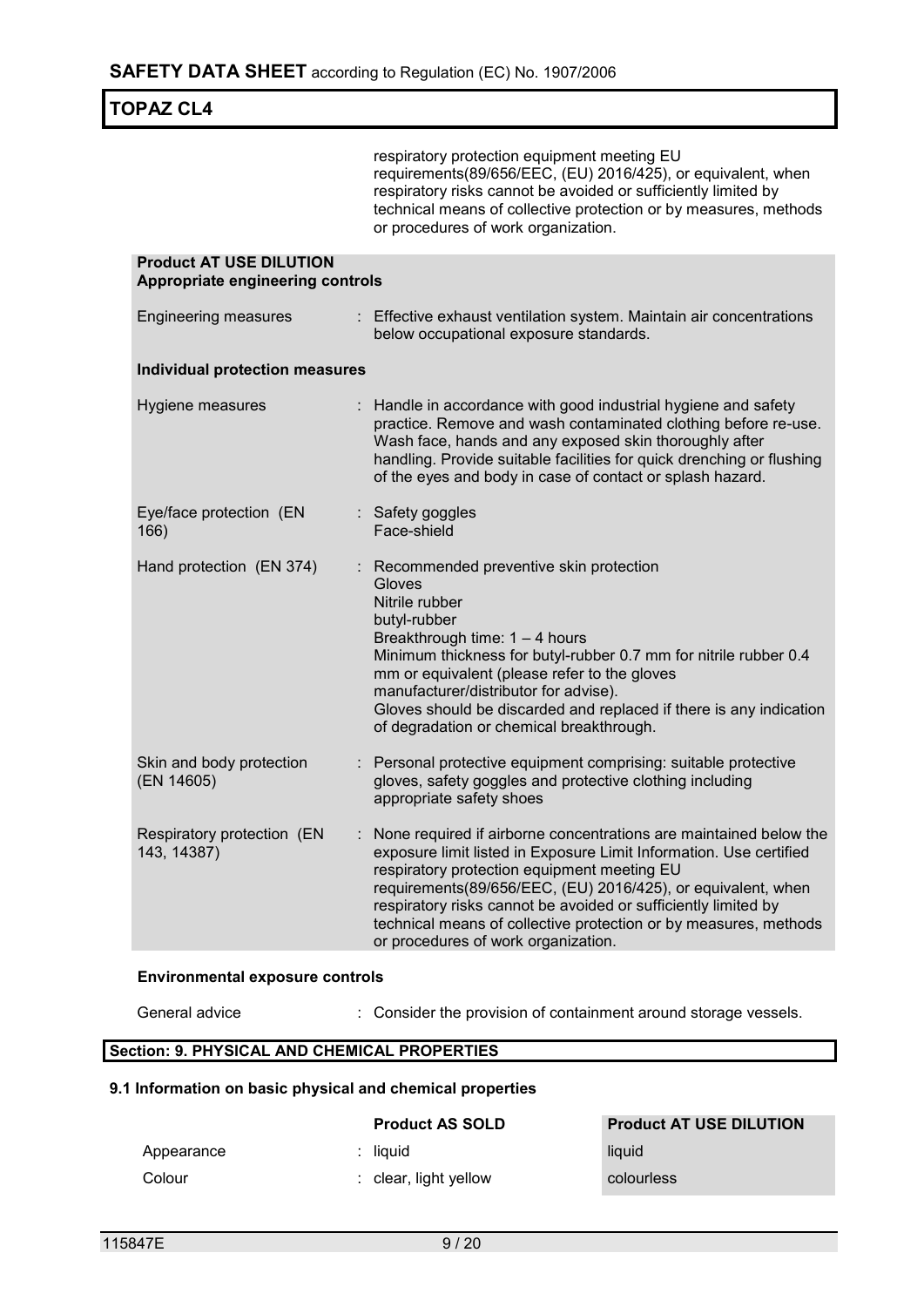| Odour                                      | Chlorine                                             | not significant |
|--------------------------------------------|------------------------------------------------------|-----------------|
| pH                                         | 13.5 - 14.0, 100 %                                   | 12.7            |
| Flash point                                | Not applicable.                                      |                 |
| Odour Threshold                            | Not applicable and/or not determined for the mixture |                 |
| Melting point/freezing point               | Not applicable and/or not determined for the mixture |                 |
| Initial boiling point and<br>boiling range | Not applicable and/or not determined for the mixture |                 |
| Evaporation rate                           | Not applicable and/or not determined for the mixture |                 |
| Flammability (solid, gas)                  | Not applicable and/or not determined for the mixture |                 |
| Upper explosion limit                      | Not applicable and/or not determined for the mixture |                 |
| Lower explosion limit                      | Not applicable and/or not determined for the mixture |                 |
| Vapour pressure                            | Not applicable and/or not determined for the mixture |                 |
| Relative vapour density                    | Not applicable and/or not determined for the mixture |                 |
| Relative density                           | $1.16 - 1.2$                                         |                 |
| Water solubility                           | soluble                                              |                 |
| Solubility in other solvents               | Not applicable and/or not determined for the mixture |                 |
| Partition coefficient: n-<br>octanol/water | Not applicable and/or not determined for the mixture |                 |
| Auto-ignition temperature                  | Not applicable and/or not determined for the mixture |                 |
| Thermal decomposition                      | Not applicable and/or not determined for the mixture |                 |
| Viscosity, kinematic                       | Not applicable and/or not determined for the mixture |                 |
| <b>Explosive properties</b>                | Not applicable and/or not determined for the mixture |                 |
| Oxidizing properties                       | Yes                                                  |                 |
|                                            |                                                      |                 |

#### **9.2 Other information**

Not applicable and/or not determined for the mixture

#### **Section: 10. STABILITY AND REACTIVITY**

#### **Product AS SOLD 10.1 Reactivity**

No dangerous reaction known under conditions of normal use.

#### **10.2 Chemical stability**

Stable under normal conditions.

#### **10.3 Possibility of hazardous reactions**

Mixing this product with acid or ammonia releases chlorine gas.

#### **10.4 Conditions to avoid**

None known.

#### **10.5 Incompatible materials**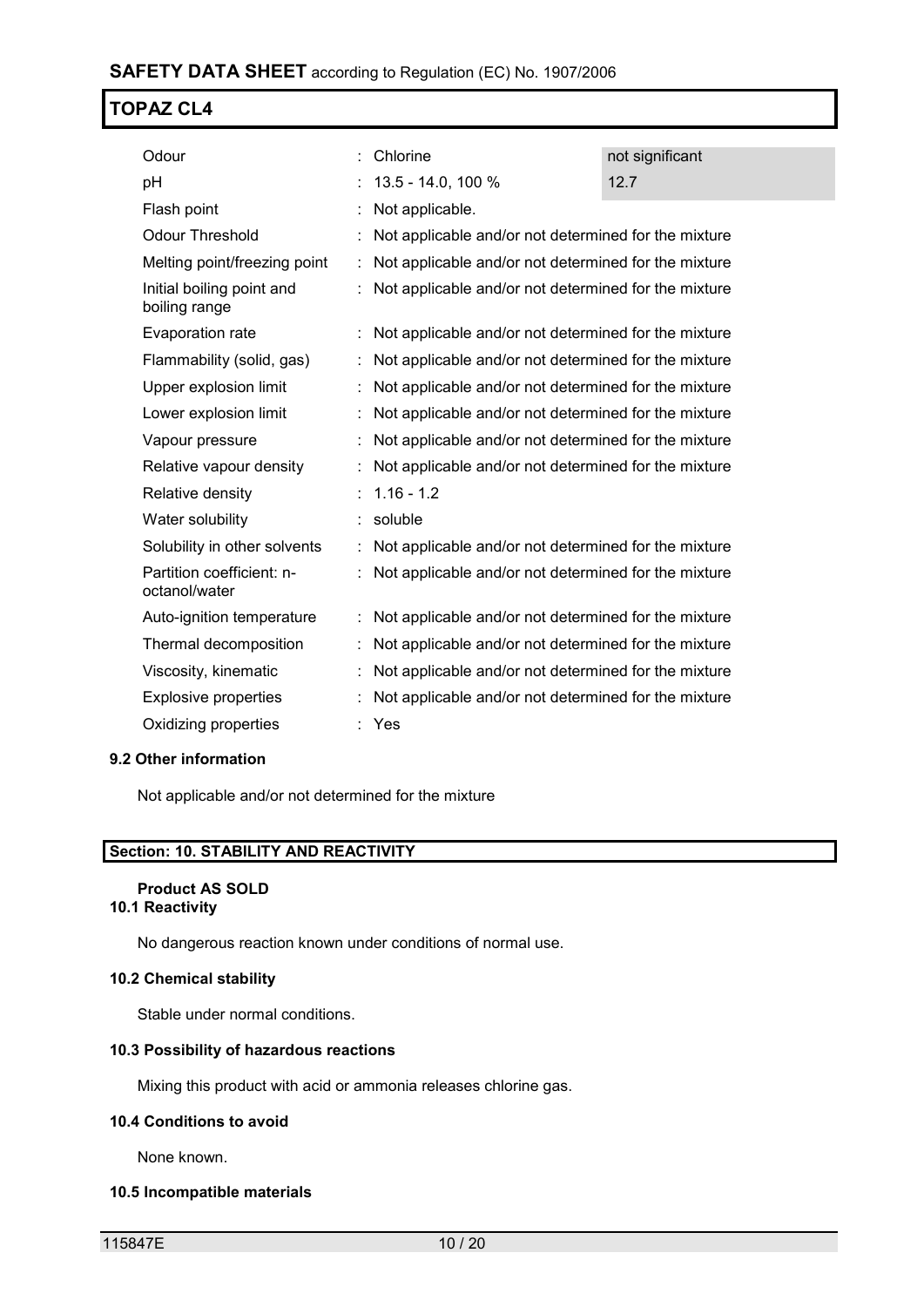Acids

Mild steel Aluminium

#### **10.6 Hazardous decomposition products**

Depending on combustion properties, decomposition products may include following materials: Carbon oxides nitrogen oxides (NOx) metal oxides

#### **Section: 11. TOXICOLOGICAL INFORMATION**

#### **11.1 Information on toxicological effects**

| <b>Product AS SOLD</b><br>exposure   |    | Information on likely routes of : Inhalation, Eye contact, Skin contact |
|--------------------------------------|----|-------------------------------------------------------------------------|
| <b>Product</b>                       |    |                                                                         |
| Acute oral toxicity                  |    | : Acute toxicity estimate : $> 2,000$ mg/kg                             |
| Acute inhalation toxicity            | ÷  | There is no data available for this product.                            |
| Acute dermal toxicity                | t. | There is no data available for this product.                            |
| Skin corrosion/irritation            | t. | There is no data available for this product.                            |
| Serious eye damage/eye<br>irritation | ÷  | There is no data available for this product.                            |
| Respiratory or skin<br>sensitization |    | There is no data available for this product.                            |
| Carcinogenicity                      | t, | There is no data available for this product.                            |
| Reproductive effects                 | t. | There is no data available for this product.                            |
| Germ cell mutagenicity               | ÷. | There is no data available for this product.                            |
| Teratogenicity                       |    | There is no data available for this product.                            |
| STOT - single exposure               | İ. | There is no data available for this product.                            |
| STOT - repeated exposure             | İ, | There is no data available for this product.                            |
| Aspiration toxicity                  |    | There is no data available for this product.                            |
| <b>Components</b>                    |    |                                                                         |
| Acute oral toxicity                  |    | : sodium hypochlorite LD50 rat: 5,230 mg/kg                             |
|                                      |    | Dodecyldimethylamine oxide LD50 rat: 1,064 mg/kg                        |

#### **Components**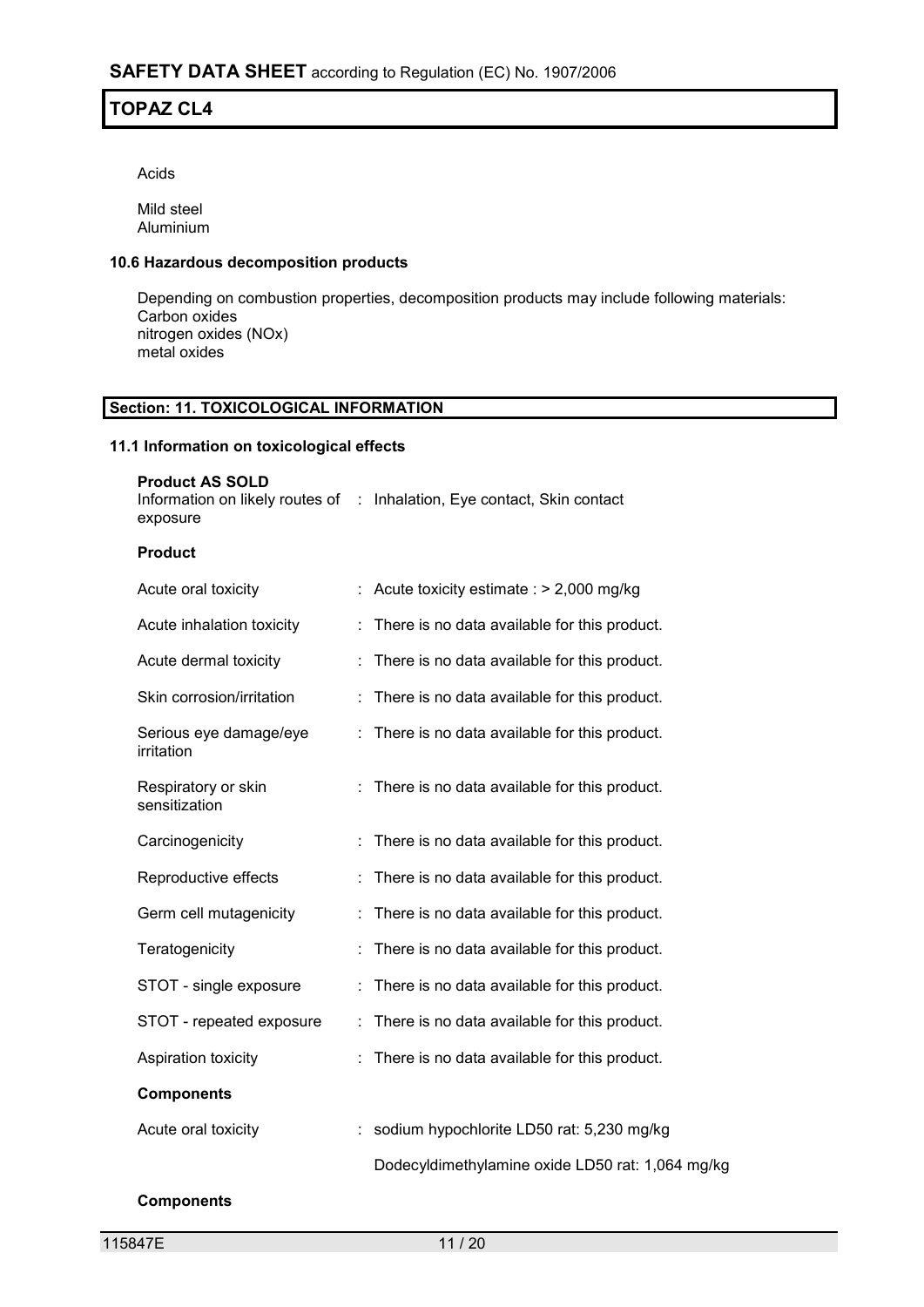| Acute dermal toxicity                         | : sodium hypochlorite LD50 rabbit: $> 10,000$ mg/kg           |
|-----------------------------------------------|---------------------------------------------------------------|
| <b>Potential Health Effects</b>               |                                                               |
| <b>Product AS SOLD</b><br>Eyes                | Causes serious eye damage.                                    |
| Skin                                          | Causes severe skin burns.                                     |
| Ingestion                                     | Causes digestive tract burns.                                 |
| Inhalation                                    | May cause nose, throat, and lung irritation.                  |
| <b>Chronic Exposure</b>                       | : Health injuries are not known or expected under normal use. |
| <b>Product AT USE DILUTION</b><br>Eyes        | Causes serious eye damage.                                    |
| <b>Skin</b>                                   | Causes severe skin burns.                                     |
| Ingestion                                     | Causes digestive tract burns.                                 |
| Inhalation                                    | May cause nose, throat, and lung irritation.                  |
| <b>Chronic Exposure</b>                       | : Health injuries are not known or expected under normal use. |
| <b>Experience with human exposure</b>         |                                                               |
| <b>Product AS SOLD</b><br>Eye contact         | Redness, Pain, Corrosion                                      |
| Skin contact                                  | Redness, Pain, Corrosion                                      |
| Ingestion                                     | Corrosion, Abdominal pain                                     |
| Inhalation                                    | Respiratory irritation, Cough                                 |
| <b>Product AT USE DILUTION</b><br>Eye contact | : Redness, Pain, Corrosion                                    |

| Eye contact  | : Redness, Pain, Corrosion      |
|--------------|---------------------------------|
| Skin contact | : Redness, Pain, Corrosion      |
| Ingestion    | : Corrosion, Abdominal pain     |
| Inhalation   | : Respiratory irritation, Cough |

## **Section: 12. ECOLOGICAL INFORMATION**

## **12.1 Toxicity**

| <b>Product AS SOLD</b><br><b>Environmental Effects</b> | $\therefore$ Very toxic to aguatic life. Toxic to aguatic life with long lasting<br>effects. |
|--------------------------------------------------------|----------------------------------------------------------------------------------------------|
| <b>Product AS SOLD</b><br><b>Product</b>               |                                                                                              |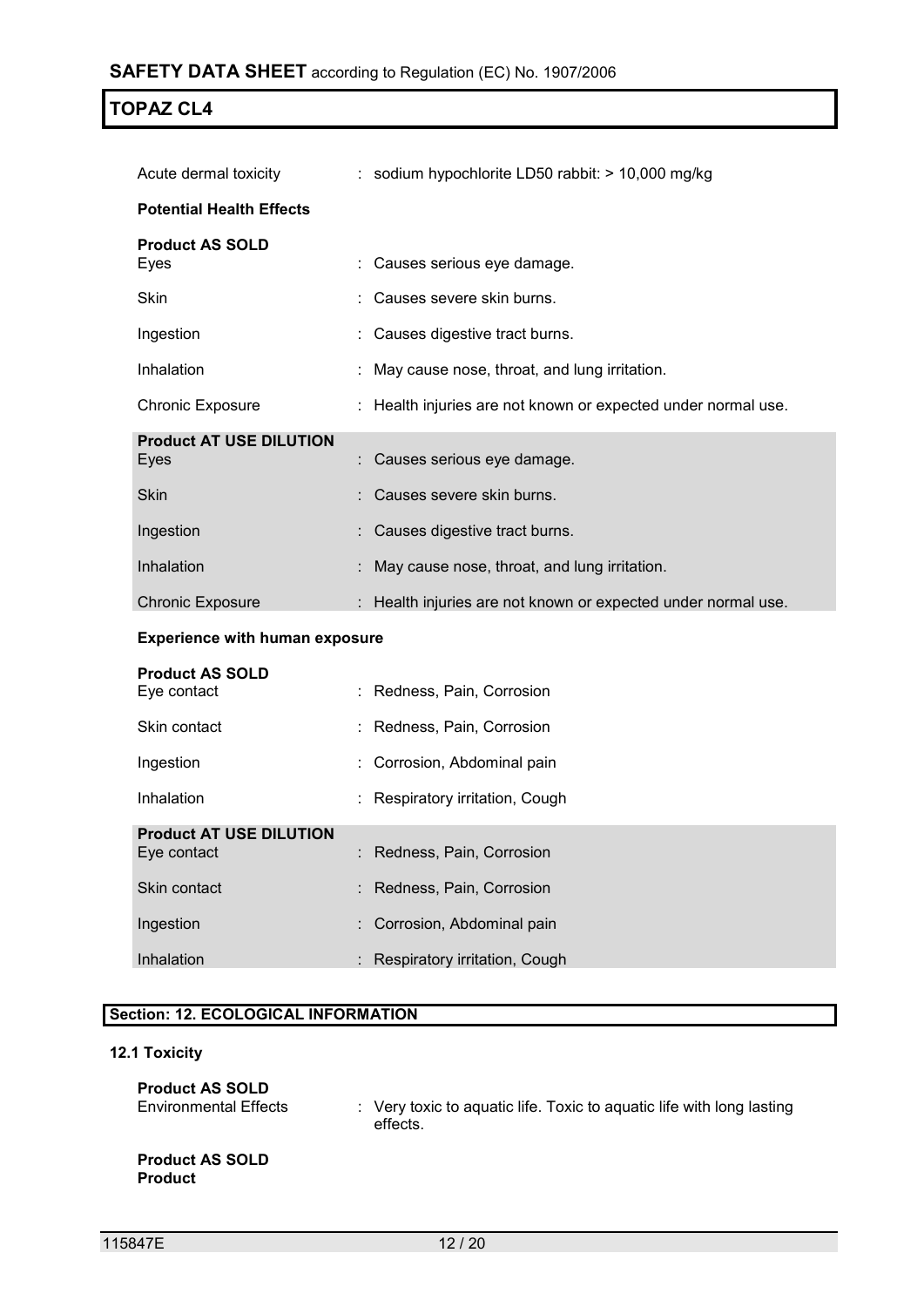### **SAFETY DATA SHEET** according to Regulation (EC) No. 1907/2006

## **TOPAZ CL4**

| Toxicity to fish                                                           | $:$ no data available                                                                    |
|----------------------------------------------------------------------------|------------------------------------------------------------------------------------------|
| Toxicity to daphnia and other : no data available<br>aquatic invertebrates |                                                                                          |
| Toxicity to algae                                                          | $:$ no data available                                                                    |
| <b>Components</b>                                                          |                                                                                          |
| Toxicity to fish                                                           | : sodium hypochlorite 96 h $EC50$ : 0.14 mg/l                                            |
|                                                                            | Dodecyldimethylamine oxide96 h LC50 Lepomis macrochirus<br>(Bluegill sunfish): 31.8 mg/l |
| <b>Components</b>                                                          |                                                                                          |
| Toxicity to daphnia and other<br>aquatic invertebrates                     | $\therefore$ sodium hypochlorite 48 h EC50: 0.071 mg/l                                   |
|                                                                            | sodium hydroxide48 h EC50: 40 mg/l                                                       |
|                                                                            | Dodecyldimethylamine oxide48 h EC50 Daphnia magna (Water<br>flea): $3.9 \text{ mg/l}$    |

#### **12.2 Persistence and degradability**

#### **Product**

| Biodegradability  | : The surfactants contained in the product are biodegradable<br>according to the requirements of the detergent regulation<br>648/2004/EC |
|-------------------|------------------------------------------------------------------------------------------------------------------------------------------|
| <b>Components</b> |                                                                                                                                          |
| Biodegradability  | : sodium hypochloriteResult: Not applicable - inorganic                                                                                  |
|                   | sodium hydroxide Result: Not applicable - inorganic                                                                                      |
|                   | Dodecyldimethylamine oxideResult: Readily biodegradable.                                                                                 |

#### **12.3 Bioaccumulative potential**

no data available

#### **12.4 Mobility in soil**

no data available

#### **12.5 Results of PBT and vPvB assessment**

#### **Product**

Assessment : This substance/mixture contains no components considered to be either persistent, bioaccumulative and toxic (PBT), or very persistent and very bioaccumulative (vPvB) at levels of 0.1% or higher.

#### **12.6 Other adverse effects**

no data available

#### **Section: 13. DISPOSAL CONSIDERATIONS**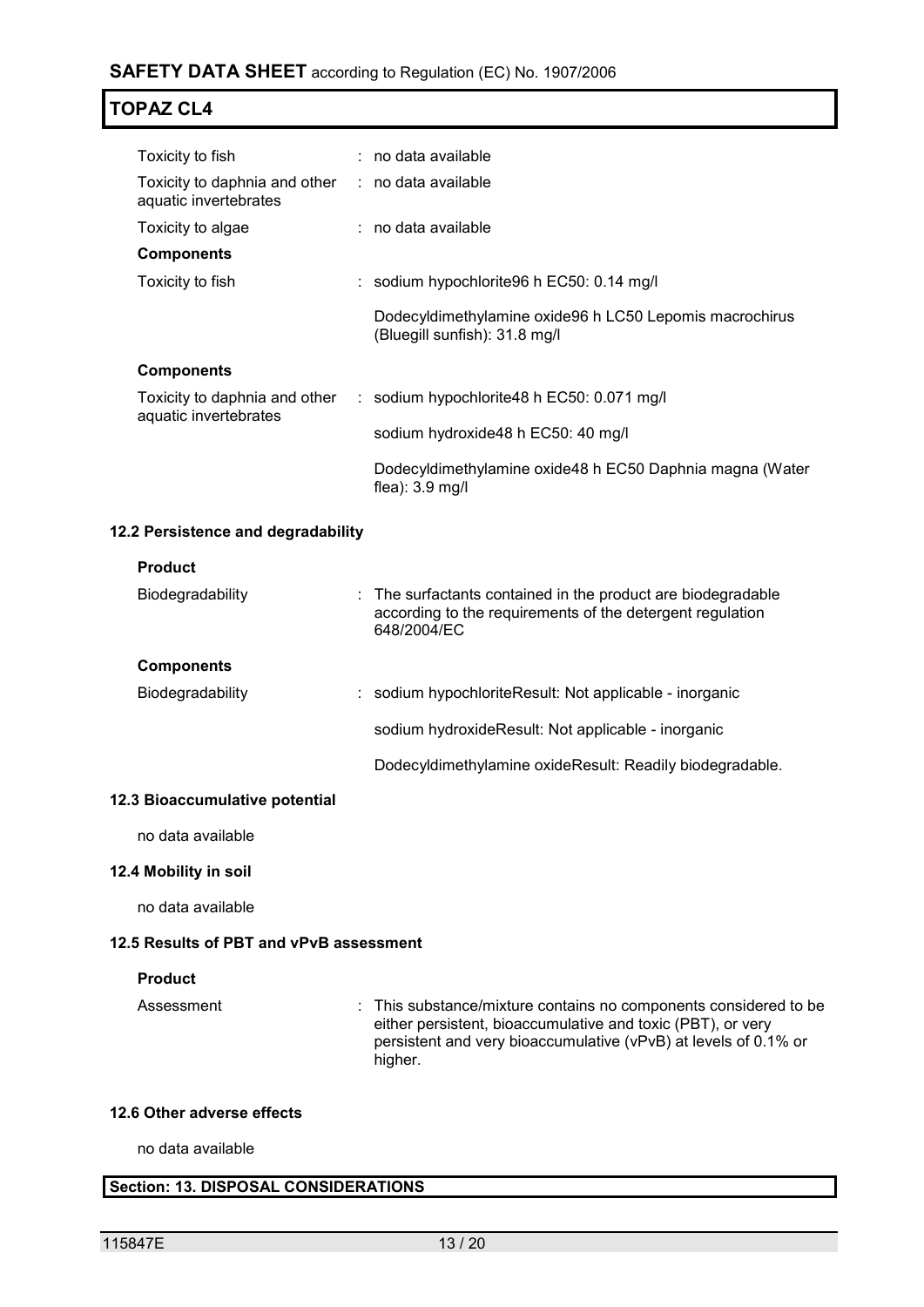Dispose of in accordance with the European Directives on waste and hazardous waste.Waste codes should be assigned by the user, preferably in discussion with the waste disposal authorities.

#### **13.1 Waste treatment methods**

| <b>Product AS SOLD</b><br>Product    |   | Do not contaminate storm water drains, natural waterways or soil<br>with chemical or used container. Where possible recycling is<br>preferred to disposal or incineration. If recycling is not practicable,<br>dispose of in compliance with local regulations. Dispose of wastes<br>in an approved waste disposal facility.                                                                                                                                                                               |
|--------------------------------------|---|------------------------------------------------------------------------------------------------------------------------------------------------------------------------------------------------------------------------------------------------------------------------------------------------------------------------------------------------------------------------------------------------------------------------------------------------------------------------------------------------------------|
| Contaminated packaging               |   | Dispose of as unused product. Empty containers should be taken<br>to an approved waste handling site for recycling or disposal. Do<br>not re-use empty containers. Dispose of in accordance with local,<br>state, and federal regulations.                                                                                                                                                                                                                                                                 |
| Guidance for Waste Code<br>selection |   | Inorganic wastes containing dangerous substances. If this product<br>is used in any further processes, the final user must redefine and<br>assign the most appropriate European Waste Catalogue Code. It<br>is the responsibility of the waste generator to determine the<br>toxicity and physical properties of the material generated to<br>determine the proper waste identification and disposal methods in<br>compliance with applicable European (EU Directive 2008/98/EC)<br>and local regulations. |
| <b>Product AT USE DILUTION</b>       |   |                                                                                                                                                                                                                                                                                                                                                                                                                                                                                                            |
| Product                              | ÷ | Do not contaminate storm water drains, natural waterways or soil<br>with chemical or used container. Where possible recycling is<br>preferred to disposal or incineration. If recycling is not practicable,<br>dispose of in compliance with local regulations. Dispose of wastes<br>in an approved waste disposal facility.                                                                                                                                                                               |
| Contaminated packaging               |   | Dispose of as unused product. Empty containers should be taken<br>to an approved waste handling site for recycling or disposal. Do<br>not re-use empty containers. Dispose of in accordance with local,<br>state, and federal regulations.                                                                                                                                                                                                                                                                 |

#### **Section: 14. TRANSPORT INFORMATION**

#### **Product AS SOLD**

The shipper/consignor/sender is responsible to ensure that the packaging, labeling, and markings are in compliance with the selected mode of transport.

#### **Land transport (ADR/ADN/RID)**

| 14.1 UN number                       | - 3266                                       |
|--------------------------------------|----------------------------------------------|
| 14.2 UN proper shipping              | : CORROSIVE LIQUID, BASIC, INORGANIC, N.O.S. |
| name                                 |                                              |
|                                      | (sodium hydroxide, sodium hypochlorite)      |
| 14.3 Transport hazard<br>class(es)   | : 8                                          |
| 14.4 Packing group                   | ÷Ш                                           |
| 14.5 Environmental hazards           | : Yes                                        |
| 14.6 Special precautions for<br>user | None                                         |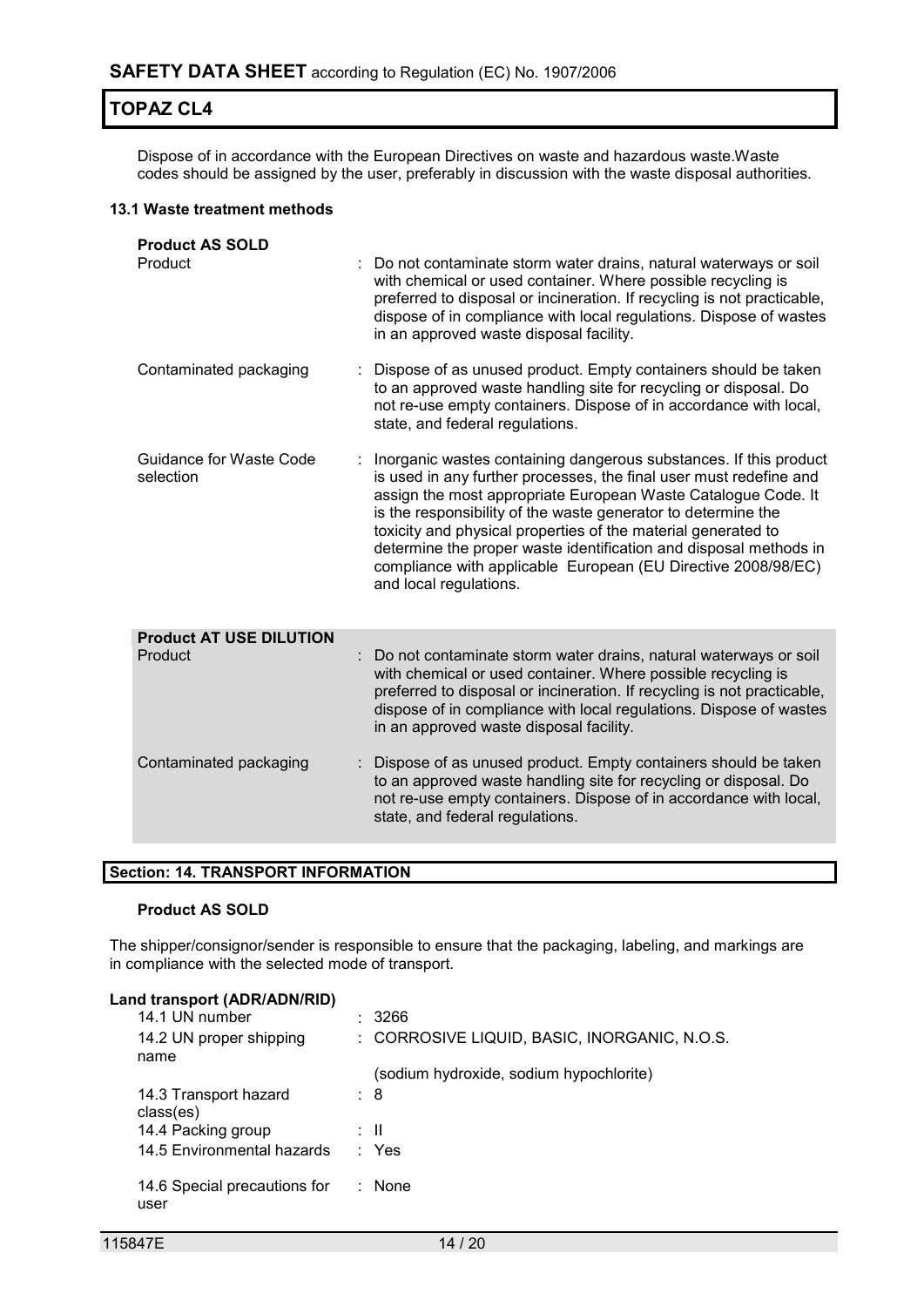| Air transport (IATA)<br>14.1 UN number<br>14.2 UN proper shipping<br>name                                                      | : 3266<br>: Corrosive liquid, basic, inorganic, n.o.s.                     |
|--------------------------------------------------------------------------------------------------------------------------------|----------------------------------------------------------------------------|
| 14.3 Transport hazard<br>class(es)<br>14.4 Packing group                                                                       | (sodium hydroxide, sodium hypochlorite)<br>: 8<br>÷ II.                    |
| 14.5 Environmental hazards<br>14.6 Special precautions for<br>user                                                             | : Yes<br>$:$ None                                                          |
| Sea transport (IMDG/IMO)<br>14.1 UN number<br>14.2 UN proper shipping                                                          | : 3266<br>: CORROSIVE LIQUID, BASIC, INORGANIC, N.O.S.                     |
| name<br>14.3 Transport hazard<br>class(es)<br>14.4 Packing group<br>14.5 Environmental hazards                                 | (sodium hydroxide, sodium hypochlorite)<br>$\therefore$ 8<br>: II<br>: Yes |
| 14.6 Special precautions for<br>user<br>14.7 Transport in bulk<br>according to Annex II of<br>MARPOL 73/78 and the IBC<br>Code | $:$ None<br>: Not applicable.                                              |

#### **Section: 15. REGULATORY INFORMATION**

15.1 Safety, health and environmental regulations/legislation specific for the substance or mixture according to Detergents  $\qquad \qquad : \quad 5\ \%$  or over but less than 15 %: Chlorine-based bleaching agents Regulation EC 648/2004 less than 5 %: Phosphonates, Non-ionic surfactants

| Seveso III: Directive         | <b>ENVIRONMENTAL HAZARDS E1</b> |
|-------------------------------|---------------------------------|
| 2012/18/EU of the European    | Lower tier : $100$ t            |
| Parliament and of the Council | Upper tier: 200 t               |
| on the control of major-      |                                 |
| accident hazards involving    |                                 |
| dangerous substances.         |                                 |

#### **National Regulations**

#### **Take note of Dir 94/33/EC on the protection of young people at work.**

| Other regulations |  | : Safety, Health and Welfare at Work Act, 2005                  |
|-------------------|--|-----------------------------------------------------------------|
|                   |  | European Communities (Classification, Packaging, Labelling and  |
|                   |  | Notification of Dangerous Preparations) Regulations 1995. (S.I. |
|                   |  | 272 of 1995) as amended                                         |

#### **15.2 Chemical Safety Assessment**

No Chemical Safety Assessment has been carried out on the product.

#### **Section: 16. OTHER INFORMATION**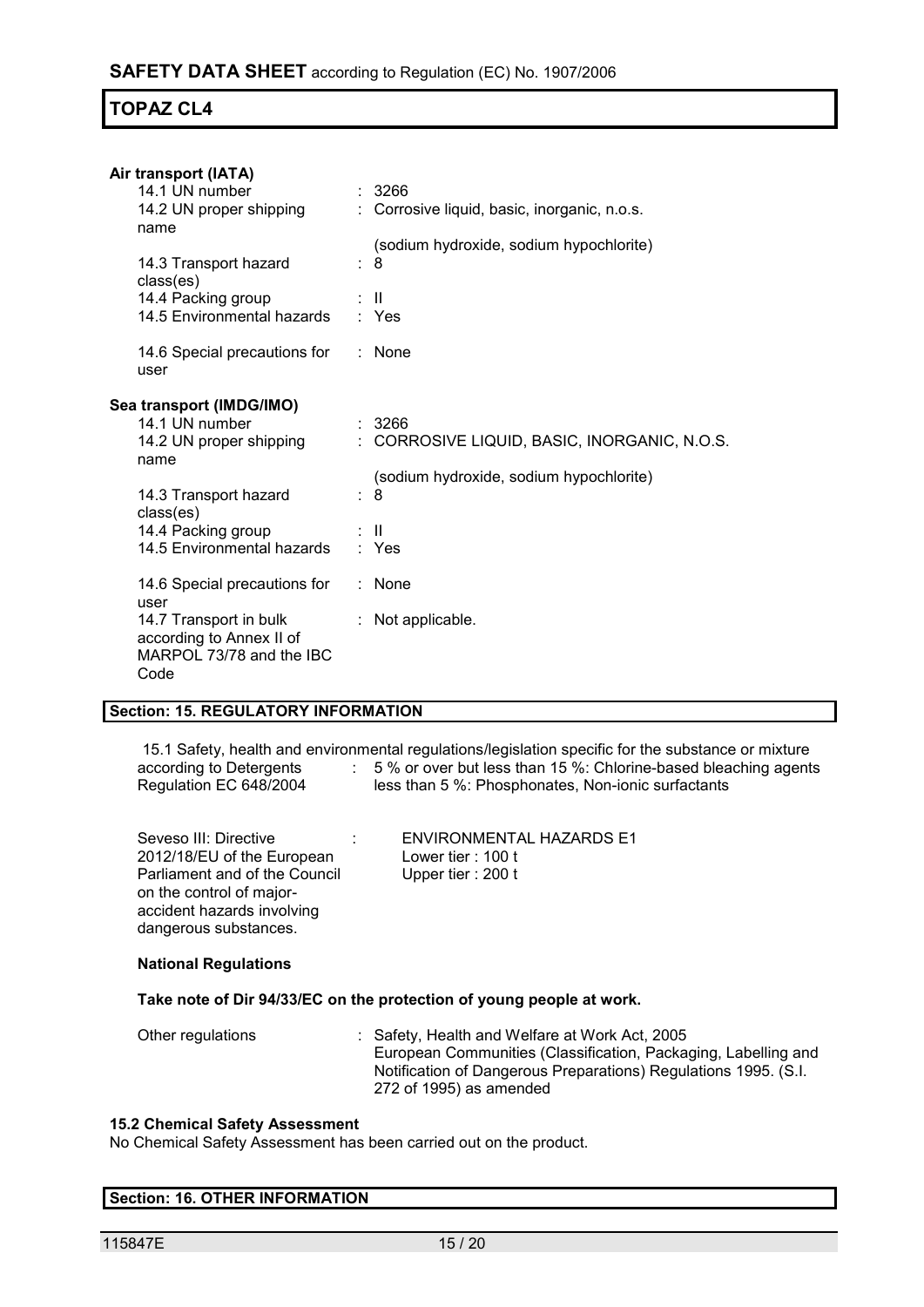| <b>Classification</b>            | <b>Justification</b>                |
|----------------------------------|-------------------------------------|
| Corrosive to metals 1, H290      | Based on product data or assessment |
| Skin corrosion 1, H314           | Based on product data or assessment |
| Serious eye damage 1, H318       | Based on product data or assessment |
| Acute aquatic toxicity 1, H400   | Calculation method                  |
| Chronic aquatic toxicity 2, H411 | Calculation method                  |

#### **Procedure used to derive the classification according to REGULATION (EC) No 1272/2008**

#### **Full text of H-Statements**

| H <sub>290</sub> | May be corrosive to metals.                           |
|------------------|-------------------------------------------------------|
| H302             | Harmful if swallowed.                                 |
| H314             | Causes severe skin burns and eye damage.              |
| H315             | Causes skin irritation.                               |
| H318             | Causes serious eye damage.                            |
| H400             | Very toxic to aquatic life.                           |
| H410             | Very toxic to aquatic life with long lasting effects. |
| H411             | Toxic to aquatic life with long lasting effects.      |

#### **Full text of other abbreviations**

ADN - European Agreement concerning the International Carriage of Dangerous Goods by Inland Waterways; ADR - European Agreement concerning the International Carriage of Dangerous Goods by Road; AIIC - Australian Inventory of Industrial Chemicals; ASTM - American Society for the Testing of Materials; bw - Body weight; CLP - Classification Labelling Packaging Regulation; Regulation (EC) No 1272/2008; CMR - Carcinogen, Mutagen or Reproductive Toxicant; DIN - Standard of the German Institute for Standardisation; DSL - Domestic Substances List (Canada); ECHA - European Chemicals Agency; EC-Number - European Community number; ECx - Concentration associated with x% response; ELx - Loading rate associated with x% response; EmS - Emergency Schedule; ENCS - Existing and New Chemical Substances (Japan); ErCx - Concentration associated with x% growth rate response; GHS - Globally Harmonized System; GLP - Good Laboratory Practice; IARC - International Agency for Research on Cancer; IATA - International Air Transport Association; IBC - International Code for the Construction and Equipment of Ships carrying Dangerous Chemicals in Bulk; IC50 - Half maximal inhibitory concentration; ICAO - International Civil Aviation Organization; IECSC - Inventory of Existing Chemical Substances in China; IMDG - International Maritime Dangerous Goods; IMO - International Maritime Organization; ISHL - Industrial Safety and Health Law (Japan); ISO - International Organisation for Standardization; KECI - Korea Existing Chemicals Inventory; LC50 - Lethal Concentration to 50 % of a test population; LD50 - Lethal Dose to 50% of a test population (Median Lethal Dose); MARPOL - International Convention for the Prevention of Pollution from Ships; n.o.s. - Not Otherwise Specified; NO(A)EC - No Observed (Adverse) Effect Concentration; NO(A)EL - No Observed (Adverse) Effect Level; NOELR - No Observable Effect Loading Rate; NZIoC - New Zealand Inventory of Chemicals; OECD - Organization for Economic Co-operation and Development; OPPTS - Office of Chemical Safety and Pollution Prevention; PBT - Persistent, Bioaccumulative and Toxic substance; PICCS - Philippines Inventory of Chemicals and Chemical Substances; (Q)SAR - (Quantitative) Structure Activity Relationship; REACH - Regulation (EC) No 1907/2006 of the European Parliament and of the Council concerning the Registration, Evaluation, Authorisation and Restriction of Chemicals; RID - Regulations concerning the International Carriage of Dangerous Goods by Rail; SADT - Self-Accelerating Decomposition Temperature; SDS - Safety Data Sheet; SVHC - Substance of Very High Concern; TCSI - Taiwan Chemical Substance Inventory; TECI - Thailand Existing Chemicals Inventory; TRGS - Technical Rule for Hazardous Substances; TSCA - Toxic Substances Control Act (United States); UN - United Nations; vPvB - Very Persistent and Very Bioaccumulative

Prepared by : Regulatory Affairs

Numbers quoted in the MSDS are given in the format: 1,000,000 = 1 million and 1,000 = 1 thousand.  $0.1 = 1$  tenth and  $0.001 = 1$  thousandth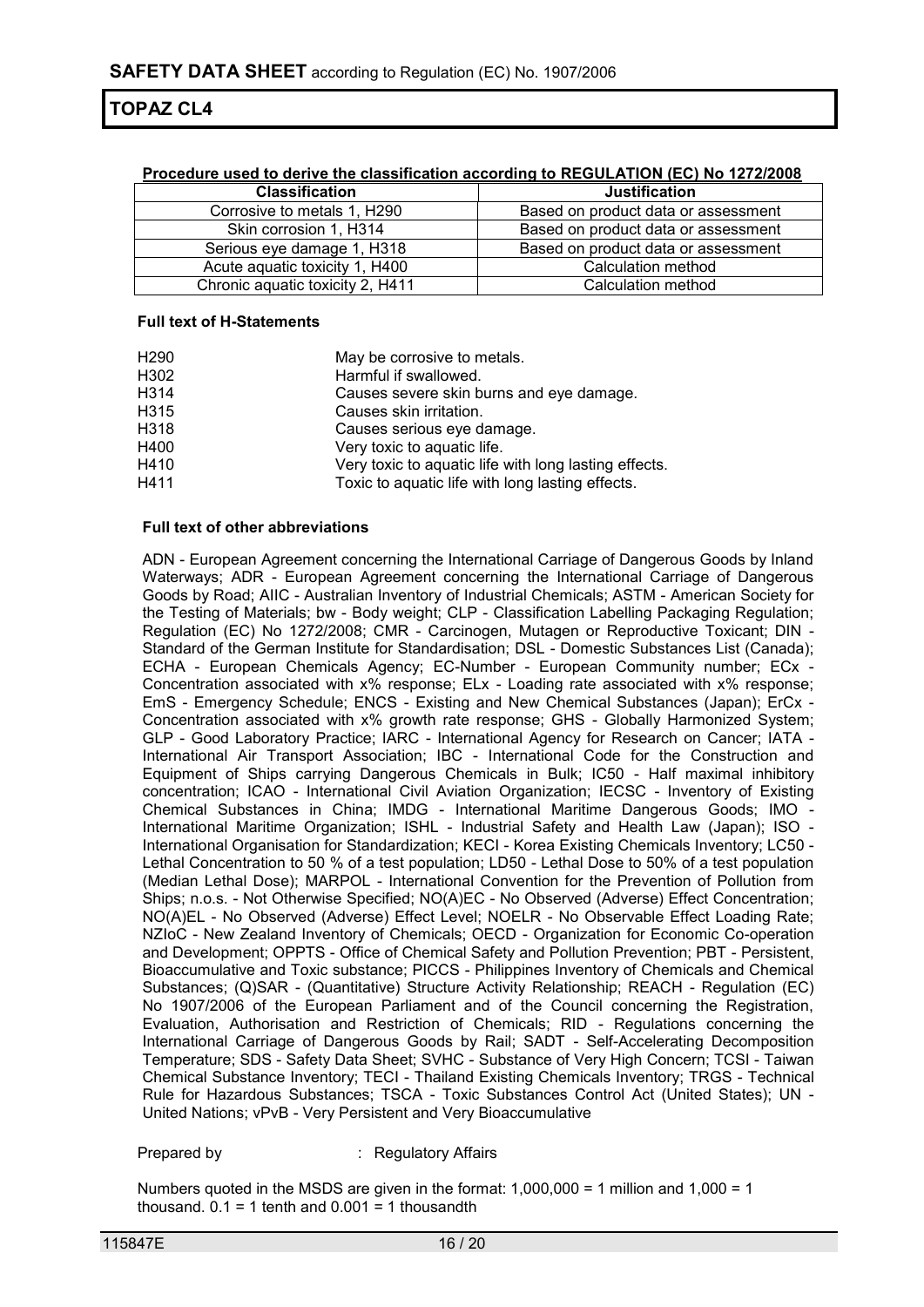REVISED INFORMATION: Significant changes to regulatory or health information for this revision is indicated by a bar in the left-hand margin of the SDS.

The information provided in this Safety Data Sheet is correct to the best of our knowledge, information and belief at the date of its publication. The information given is designed only as a guidance for safe handling, use, processing, storage, transportation, disposal and release and is not to be considered a warranty or quality specification. The information relates only to the specific material designated and may not be valid for such material used in combination with any other materials or in any process, unless specified in the text.

#### **Annex: Exposure Scenarios**

#### **Exposure Scenario: Foam cleaner. Semi-Automatic with venting process**

| Life Cycle Stage | Use at industrial sites |  |
|------------------|-------------------------|--|
|                  |                         |  |

| products) | Product category |  | $\therefore$ PC35 | Washing and cleaning products (including solvent based |
|-----------|------------------|--|-------------------|--------------------------------------------------------|
|-----------|------------------|--|-------------------|--------------------------------------------------------|

#### **Contributing scenario controlling environmental exposure for:**

| Environmental release<br>category | ERC4  | Industrial use of processing aids in processes and<br>products, not becoming part of articles |
|-----------------------------------|-------|-----------------------------------------------------------------------------------------------|
| Daily amount per site             | 50 ka |                                                                                               |
| Type of Sewage Treatment<br>Plant |       | Municipal sewage treatment plant                                                              |

#### **Contributing scenario controlling worker exposure for:**

| Process category                                       |    | <b>PROC7</b>  | Industrial spraying                       |   |
|--------------------------------------------------------|----|---------------|-------------------------------------------|---|
| <b>Exposure duration</b>                               | ÷. | 240 min       |                                           |   |
| Operational conditions and<br>risk management measures |    | Indoor        |                                           |   |
|                                                        |    |               | Local Exhaust Ventilation is not required |   |
| General ventilation                                    |    |               | Ventilation rate per hour                 | 1 |
| <b>Skin Protection</b>                                 |    | see section 8 |                                           |   |
| <b>Respiratory Protection</b>                          |    | see section 8 |                                           |   |

#### **Contributing scenario controlling worker exposure for:**

| Process category  | <b>PROC8b</b> | Transfer of substance or preparation (charging/<br>discharging) from/ to vessels/ large containers at<br>dedicated facilities |
|-------------------|---------------|-------------------------------------------------------------------------------------------------------------------------------|
| Exposure duration | 60 min        |                                                                                                                               |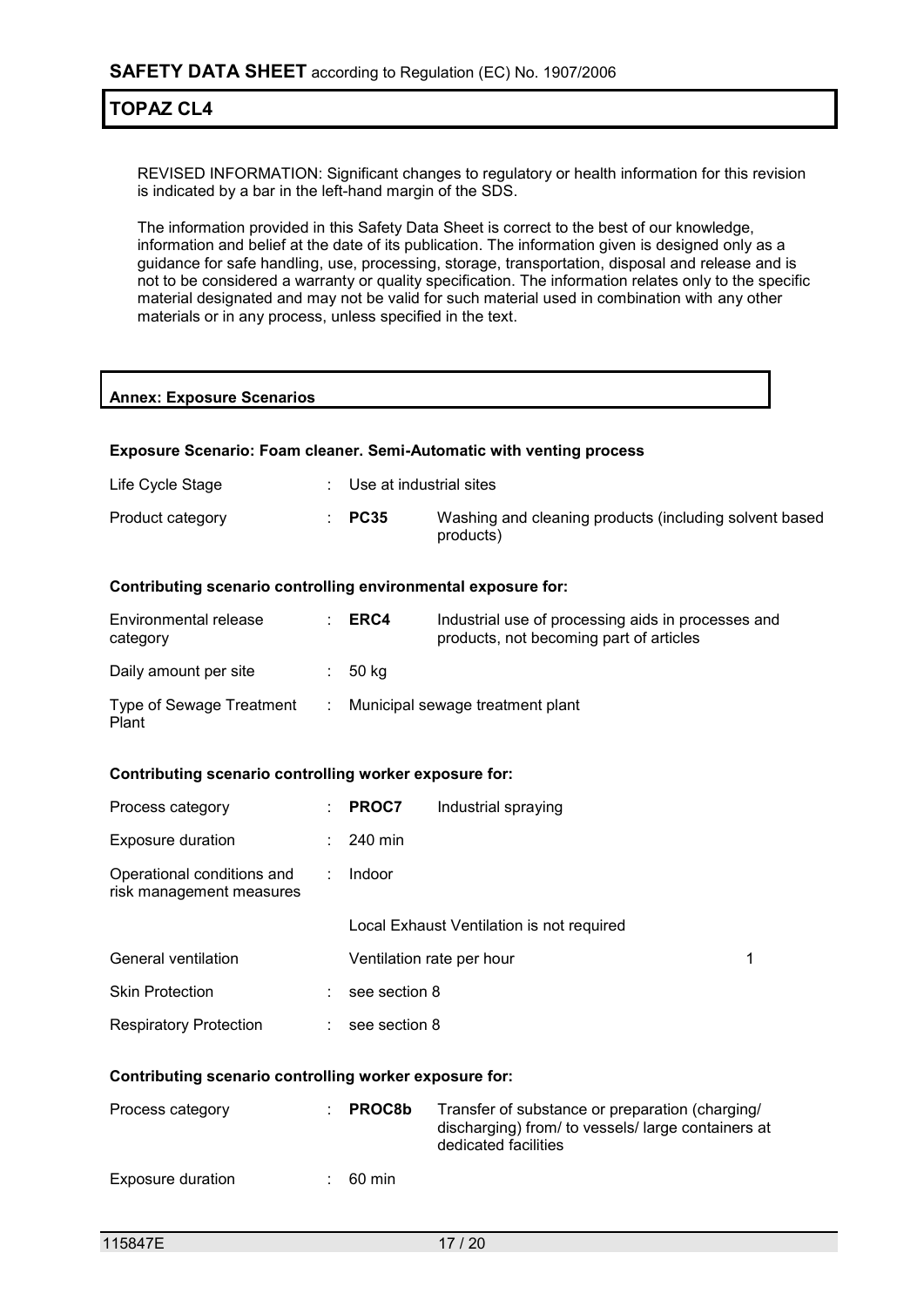| Operational conditions and<br>risk management measures               | ÷                     | Indoor                  |                                                                                                                               |  |  |  |
|----------------------------------------------------------------------|-----------------------|-------------------------|-------------------------------------------------------------------------------------------------------------------------------|--|--|--|
|                                                                      |                       |                         | Local Exhaust Ventilation is not required                                                                                     |  |  |  |
| General ventilation                                                  |                       |                         | 1<br>Ventilation rate per hour                                                                                                |  |  |  |
| <b>Skin Protection</b>                                               |                       | see section 8           |                                                                                                                               |  |  |  |
| <b>Respiratory Protection</b>                                        | ÷.                    | see section 8           |                                                                                                                               |  |  |  |
|                                                                      |                       |                         | <b>Exposure Scenario: Foam cleaner. Semi-Automatic without venting process</b>                                                |  |  |  |
| Life Cycle Stage                                                     |                       | Use at industrial sites |                                                                                                                               |  |  |  |
| Product category                                                     |                       | <b>PC35</b>             | Washing and cleaning products (including solvent based<br>products)                                                           |  |  |  |
| Contributing scenario controlling environmental exposure for:        |                       |                         |                                                                                                                               |  |  |  |
| Environmental release<br>category                                    |                       | ERC4                    | Industrial use of processing aids in processes and<br>products, not becoming part of articles                                 |  |  |  |
| Daily amount per site                                                | $\mathbb{Z}^{\times}$ | 50 kg                   |                                                                                                                               |  |  |  |
| Type of Sewage Treatment : Municipal sewage treatment plant<br>Plant |                       |                         |                                                                                                                               |  |  |  |
| Contributing scenario controlling worker exposure for:               |                       |                         |                                                                                                                               |  |  |  |
| Process category                                                     |                       | PROC7                   | Industrial spraying                                                                                                           |  |  |  |
| <b>Exposure duration</b>                                             |                       | 240 min                 |                                                                                                                               |  |  |  |
| Operational conditions and<br>risk management measures               | $\mathbb{Z}^{\times}$ | Indoor                  |                                                                                                                               |  |  |  |
|                                                                      |                       |                         | Local Exhaust Ventilation is not required                                                                                     |  |  |  |
| General ventilation                                                  |                       |                         | Ventilation rate per hour<br>1                                                                                                |  |  |  |
| <b>Skin Protection</b>                                               |                       | see section 8           |                                                                                                                               |  |  |  |
| <b>Respiratory Protection</b>                                        |                       | see section 8           |                                                                                                                               |  |  |  |
| Contributing scenario controlling worker exposure for:               |                       |                         |                                                                                                                               |  |  |  |
| Process category                                                     |                       | PROC8b                  | Transfer of substance or preparation (charging/<br>discharging) from/ to vessels/ large containers at<br>dedicated facilities |  |  |  |
| <b>Exposure duration</b>                                             |                       | 60 min                  |                                                                                                                               |  |  |  |
| Operational conditions and<br>risk management measures               |                       | Indoor                  |                                                                                                                               |  |  |  |

Local Exhaust Ventilation is not required